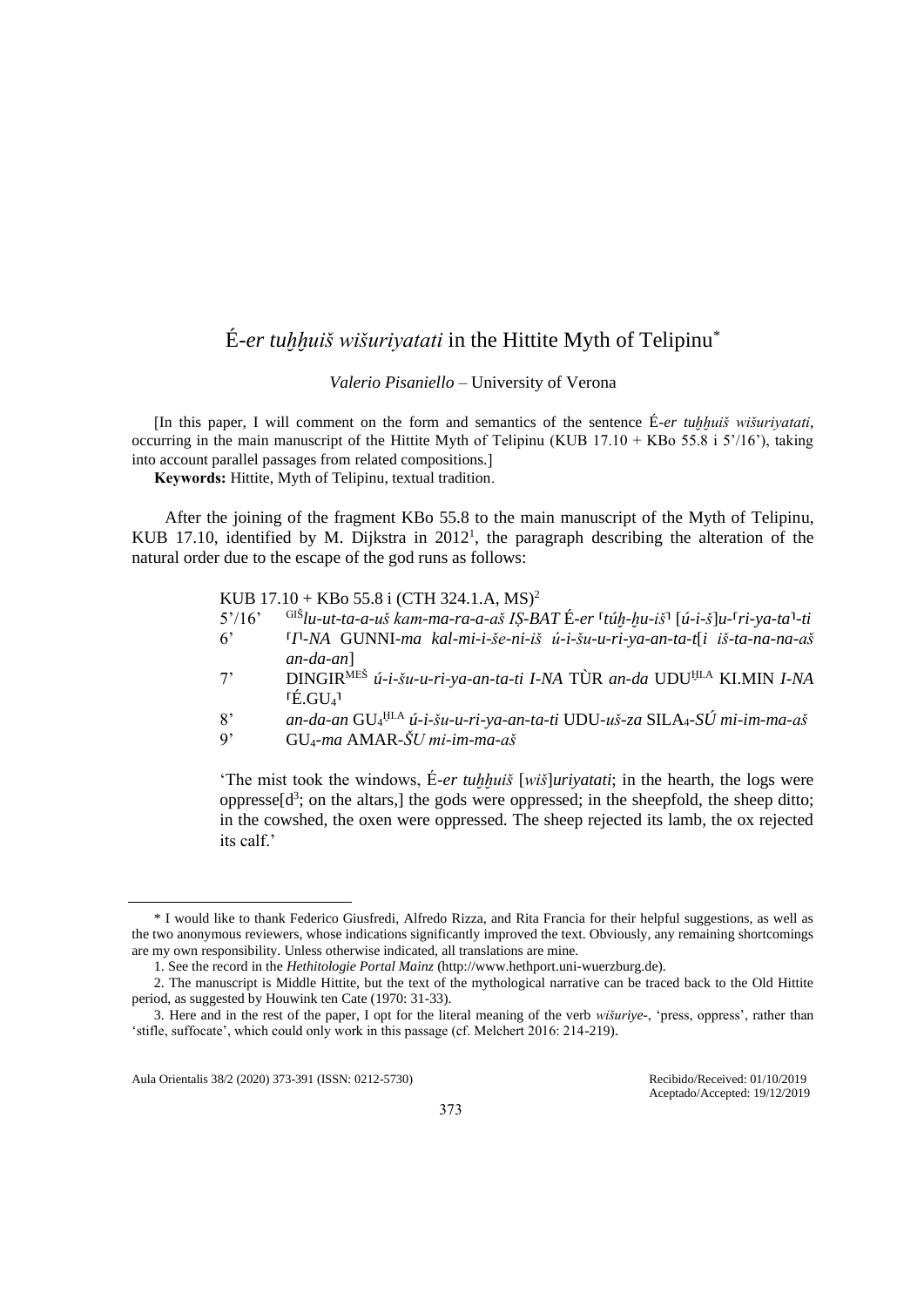Before the identification of this join, which now provides us with the verb *wišurivatati* at the end of line 5' in KUB 17.10 (= line 16' of KBo 55.8), the verbal form restored by all scholars was the Akkadian ISBAT, corresponding to Hittite  $\bar{e}pta$ , so that the first two sentences appeared to be perfectly parallel to each other: GIS *luttāuš kammarāš ISBAT* É-er tuhhuiš [ISBAT], 'the mist took the windows, the smoke [took] the house<sup>24</sup>.

This solution seemed to be the best one based on various parallels. First, the restoration of the natural order is described, in the same tablet, in the following terms:

#### KUB  $17.10+iv$

- 20 <sup>rd</sup>1Te-li-pí-nu-uš a-ap-pa pár-na-aš-ša ú-et nu-za KUR-SÚ kap-pu-u-<sup>r</sup>e<sup>1</sup>-et
- $\frac{1}{2}$ <sup>GIŠ</sup>lu-ut-ta-i kam-ma-ra-aš tar-na-aš É-er túh-hu- $\frac{1}{2}$ iš<sup>1</sup> tar-na-aš 21
- 22 iš-ta-na-ni-iš DINGIR<sup>MEŠ</sup>-na-aš ha-an-da-an-ta-ti GUNNI kal-mi-in tar-na $a\check{s}$
- $A^1$ -NA TÙR a[n-d]a-an UDU<sup>HLA</sup> tar-na-aš I-NA É.GU<sub>4</sub> an-da-an GU<sub>4</sub>HLA 23
- 24 <sup>r</sup>tar<sup>1</sup>-na-aš nu-za an-na-aš DUMU-ŠU pé-en-ni-iš-ta UDU-uš SILA<sub>4</sub>-SÚ pé $en-ni-i\check{s}$ -ta
- 25 GU<sub>4</sub> AMAR-ŠU pé-en-ni-iš-ta <sup>d</sup>Te-li-pí-nu-ša LUGAL MUNUS.LUGAL  $nu$ - $u\check{s}$ -za
- 26 <sup>r</sup>hu<sup>1</sup>-iš-wa-an-ni in-na-ra-u-wa-ni EGIR.U<sub>4</sub><sup>MI</sup> kap-pu-u-e-et

'Telipinu came back home and took care of his country. The mist left the windows<sup>5</sup>, the smoke left the house; the altars were set right for the gods,  $(in<sup>2</sup>)$  the hearth it left the logs, in the sheepfold it left the sheep, in the cowshed it left the oxen. The mother accepted her son, the sheep accepted<sup>6</sup> its lamb, the ox accepted its calf, and Telipinu (accepted) the king (and) the queen, and he provided them with life and strength for the days to come.'

<sup>4.</sup> Cf. Laroche 1965: 90, García Trabazo 2002: 110, Mazover 2003: 43; also reflected in almost all the translations: except for the early translation by Sayce 1930: 303 ("the roof of the house [he removed]"), cf. Otten 1942: 35 ("das Haus ergriff tuhhui-"), Gaster 1950: 361 ("smoke beset the house"), Gurney 1952: 184 ("smoke(?) besets the house"), Goetze 1957: 143 ("Qualm faßte das Haus"), Goetze 1969: 126 ("smoke seized the house"), Kühne 1975: 182 ("Qualm erfüllte das Haus"), Ivanov 1977: 55 ("дом окутало чадом"), Pecchioli Daddi - Polvani 1990: 78 ("il fumo [invase] la casa"), Haas 1994: 708 ("Qualm [ergriff] das Haus"), Ünal 1994: 816 ("Qualm erfüllte das Haus"), Hoffner 1998: 15 ("Smoke [seized] the house"), Beckman 2003: 151 ("Smoke seized the house"), Reyhan 2009: 88 ("the smoke kept (filled) the house"). Such a restoration is sometimes also found in publications following the discovery of the join: beside Asan (2014: 12), whose monograph represents the publication of his Ph.D. dissertation presented at the Julius-Maximilians-Universität Würzburg in 1988 (and therefore he does not take into account KBo 55.8), see e.g. Melchert 2016: 215 and HW<sup>2</sup> V: 52.

<sup>5.</sup> For GIŠluttai as a collective, see Hoffner 2003: 624.

<sup>6.</sup> Given the unusual semantics of the verb *penna*- in this context ('to accept' or the like; cf. CHD P: 267), which cannot be read with certainty in any other manuscript of the myths of the disappearing deity, and considering the various mistakes occurring in KUB 17.10+, I would like to suggest that  $p\acute{e}$ -en-ni-iš-ta in KUB 17.10+ is possibly a mistake for ga-ni-iš-ta, which may have been read  $p\acute{e}$ -ni-iš-ta by the scribe, due to the similarity between the signs GA and PI, and "regularised" to pé-en-ni-iš-ta. Cf. KUB 33.38 + Bo 9614 iv 1-5 (No. 28 in the Appendix) and KUB 33.70 ii 14'-iii 1 (see fn.  $39$  below).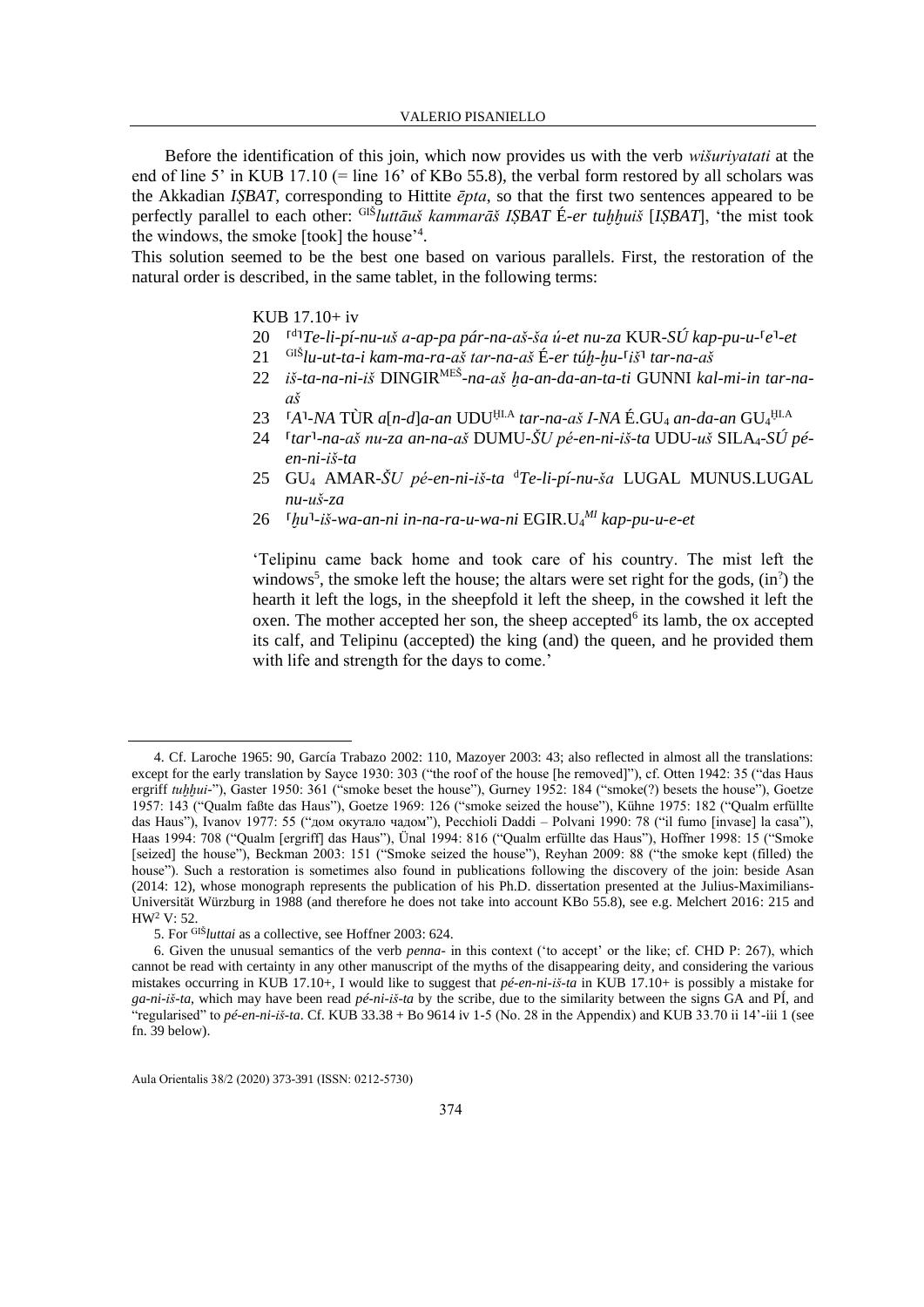The two parallel sentences in line 21 – GIŠ*luttai kammaraš tarnaš* É*-er tuḫḫuiš tarnaš*, 'the mist left the windows, the smoke left the house' – suggested an analogous parallelism also in the previous section.

Furthermore, other parallel passages found in different mythological compositions seemed to confirm this solution. In the Myth of the Storm-god of the scribe Pirwa, the paragraph concerning the disruption of the natural order is restored as follows:

KBo 13.86 i (CTH 328.A, NS)

- $7'$ d ]IŠKUR*-aš-kán* <sup>m</sup>*Pí-ir-wa-aš* […]
- $8'$ GI] Š *lu-ut-ta-i kam-ma-ra-a-aš* [*e-ep-ta* É*-er túḫ-ḫu-iš*]
- 9' ⸢*e*⸣*-ep-ta* GUNNI *ú-i-šu-r*[*i-ya-at-ta-ti*]
- 10' [ GI] Š *kal-mi-ša-né-eš ú-i-šu-ri-y*[*a-an-ta-ti* …]
- 11' 1 *LI-IM* DINGIRMEŠ *ú-i-šu-ri-y*[*a-an-ta-ti*]

'The Storm-god of Pirwa […]. The mist [took] the windows, [the smoke] took [the house]. The hearth was op[pressed], the logs were opp[ressed, on the altars<sup>2</sup>] the thousand gods were oppr[essed].'

In the Myth of the disappearance and return of Anzili and Zukki, we read, according to Beckman  $(1983: 74)^7$ :

KUB 33.36 ii (CTH 333.B, MS)

- 5 [É*-er*? *kam-ma-ra-aš IṢ-*]*BAT* GIŠABḪI.A *tuḫ-ḫu-iš IṢ-BAT*
- 6 [*iš-ta-na-ni-iš-ša-an* DINGIRMEŠ *ú-i-š*]*u-ri-ya-an-ta-at A-NA* ⸢GUNNI⸣*-ša-an*
- $\overline{7}$ GIŠ*kal-mi-ša-ni-iš ú-i-šu-ri-y*]*a-an-da-at I-NA* TÙR*-kán* UDUḪI.A
- 8 [*ú-i-šu-ri-ya-an-da-at I-NA*] É.GU4*-kán* GU<sup>4</sup> ḪI.A ⸢*ú*⸣*-i-šu-ri-an-da-at*
- 9 [AMA*-ŠU* DUMU*-ŠU-ya ú-i-šu-ri-a*]*n-da-at* DAM*-*⸢*SÚ*⸣*-kán*
- 10 [ LÚ*MU-DU-ŠU-ya ú-i-šu-ri-ya-an-d*]*a-at*

'[The mist to]ok [the house], the smoke took the windows; [on the altar, the gods were op]pressed, in the hearth, [the logs were oppr]essed, in the sheepfold, the sheep [were oppressed, in] the cowshed, the oxen were oppressed; [the mother and her son were oppr]essed, the wife [and her husband were oppress]ed.'

Finally, an analogous passage in the Myth of the disappearance of Hannahanna runs as follows:

<sup>7.</sup> See also HEG IV: 528. A different restoration of line 5 is found in Asan 2014: 59 (see also p. 85): [GIŠ*ḫu-im-pa-an kam-ma-ra-aš IṢ-*]*BAT* GIŠABḪI.A *tuḫ-ḫu-iš IṢ-BAT*, '[the mist to]ok [the GIŠ*ḫuimpa-*], the smoke took the windows', based on KUB 33.67 iv (8) *ŠA* EN SÍSKUR É*-ri g*[(*a* ? *-ka*? *-eš-ni* GIŠ*ḫu-in-pa-an*)] (9) *kam-ma-ra-aš*! (text: *-an*) *tar-na-aš*! (text: *-an*) GIŠ[ABḪI.A (*tuḫ-ḫu-iš tar-na-aš*)] (dupl. KUB 33.36 iii 4'-5', No. 22 in the Appendix), 'in the house of the "lord of the ritual", in the *gakaeššar*? , the mist left the GIŠ*ḫuinpa-*, the smoke left the [windows]' (cf. Beckman 1983: 74 and Boysan-Dietrich 1987: 35).

Aula Orientalis 38/2 (2020) 373-391 (ISSN: 0212-5730)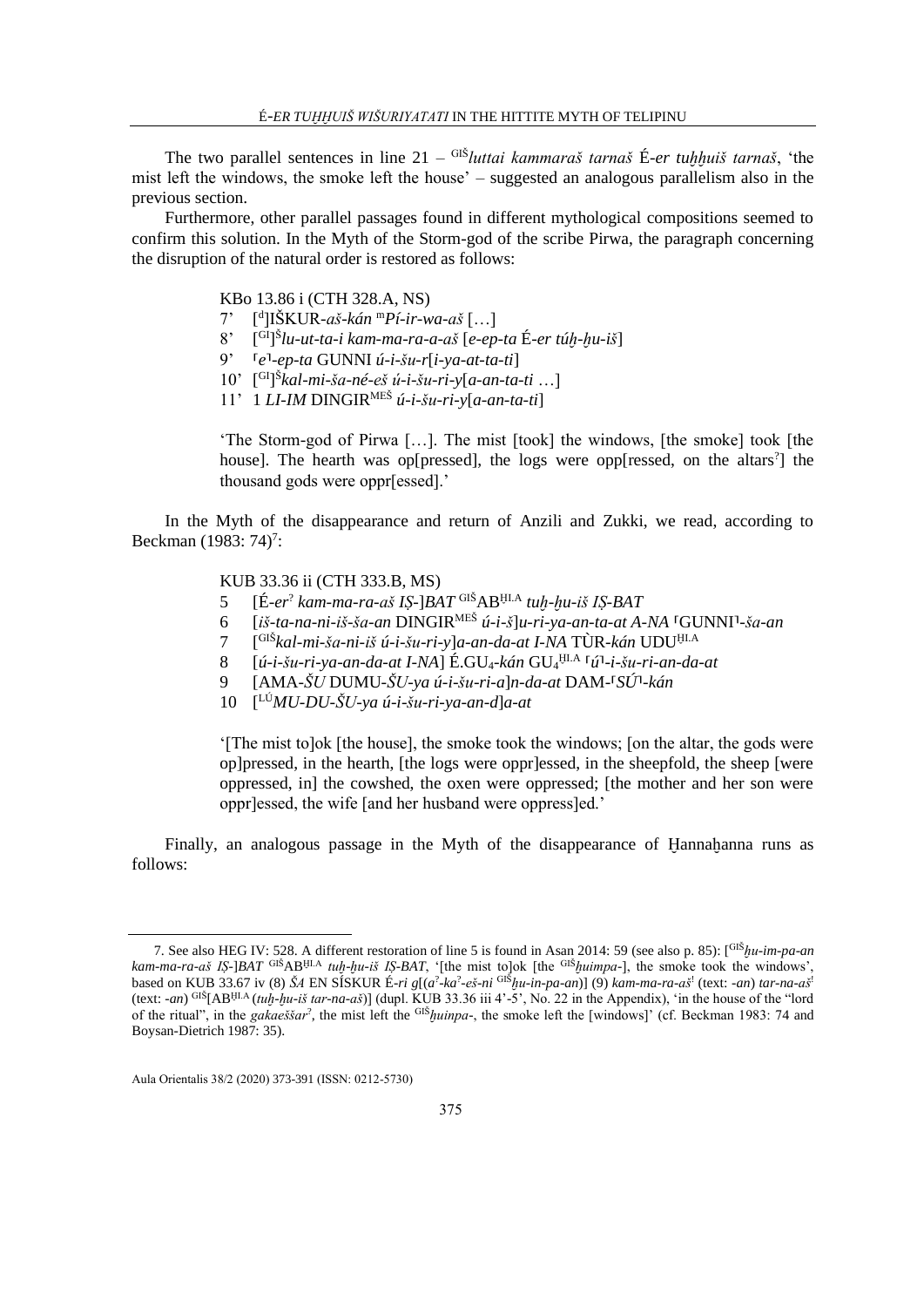KUB 33.48 ii (CTH 334.1.1.B, NS)<sup>8</sup>

- 4' … DINGIR.MAḪ*-*[*aš-ša pa-it*? GIŠ*l*(*u-ut-ta-a-i*) *kam-ma-ra-aš ḫar-ta*]
- 5' É*-er tuḫ-ḫu-iš ḫar-t*[(*a*) *A-NA* GUNNI*-ša-an* GIŠ*kal-mi-še-ni-eš* (*ú-i-šu-u-ri-an*) *ta-ti*]

\_\_\_\_\_\_\_\_\_\_\_\_\_\_\_\_\_\_\_\_\_\_\_\_\_\_\_\_\_\_\_\_\_\_\_\_\_\_\_\_\_\_\_\_\_\_\_\_\_\_\_\_\_\_\_\_\_\_\_\_\_\_\_\_\_\_\_\_

- 6' *iš-ta-na-ni-iš-ša-a*[*n* DINGIRMEŠ *ú-e-šu-ri-an-ta-ti*]
- 7' *I-NA* É.GU4*-kán an-da* G[U<sup>4</sup> ḪI.A *ú-e-šu-ri-ya-an-ta-ti I-NA* TÙR*-ma-kán* UDUḪI.A]
- 8' *ú-e-šu-ri-ya-an-ta-t*[*i* …

'Ḫannaḫanna [went (away)? : the mist kept the w]indow, the smoke kept the house; [in the hearth, the logs] were oppress[sed], on the altar, [the gods were oppressed].'

Despite the fragmentary status of the texts, all the above evidence strongly suggested that the sentence concerning the smoke *(tuhhui-)* should be regarded as parallel to the one concerning the mist (*kammara-*), which was also supported by semantics, so that the restoration of *IṢBAT* in KUB 17.10 i 5' seemed quite obvious.

However, now we know for certain that the verb is *wišuriyatati*, and a parallel of the sentence É*-er tuḫḫuiš wišuriyatati* is also possibly found in a fragment of the Myth of the disappearance of Hannahanna. Consider the following passages:

#### KUB 33.46 i (CTH 334.3.A, NS)

- 10' DINGIR.MAH-aš kar-di-mi-<sup>[</sup>ya<sup>1</sup>-[wa-an-za ...
- $11'$   $\hat{u}$ <sup>-*i*</sup>-<sup> $\hat{v}$ </sup> $\hat{u}$ <sup>-</sup> $\hat{v}$ <sup>-</sup> $\hat{v}$  $\hat{u}$ <sup>-*ri*</sup>- $\hat{v}$  $\hat{a}$ <sup>-*ri*</sup> $\hat{v}$  $\hat{a}$ <sup>-*ta*</sup> $\hat{u}$  $\hat{u}$ ...
- 12' GUNNI*-ma-aš-ša*<*-an*> GIŠ*k*[*al-mi-še-ni-eš* …
- 13' *A-NA* ⸢É⸣.GU4*-ma-k*[*án* …
- 14' GU4*-uš-za* AM[AR*-un* …

### KBo 12.78 (CTH 334.8.A, NS)

- 9' [DINGIR].MAḪ*-aš kar-tim-mi-ya-w*[*a-an-za* …
- 10' [*kam-m*]*a-ra-a-aš* ⸢*IṢ*⸣*-BAT* ⸢É⸣*-*[*er* …
- 11' […] *ú-*⸢*i-šu*⸣*-ri-*[*ya-an-ta-ti* …
- $12'$   $[\dots$   $\hat{u}$ - $\hat{i}$ - $\hat{s}$  $\hat{u}$ - $\hat{r}$ ] $\hat{i}$ - $\hat{y}$  $\hat{a}$ <sup>1</sup>- $[\hat{a}$  $\hat{n}$ - $\hat{t}$  $\hat{a}$  $\hat{u}$  $\hat{u}$  $\hat{u}$

According to Laroche (1965: 141 fn. 13), KBo 12.78 could be a duplicate of KUB 33.46. Following this suggestion, Asan (2014: 78) restored the first lines of the paragraph as follows:

### KUB 33.46 i

- 10' DINGIR.MAH-aš kar-di-mi-<sup>[</sup>ya<sup>1</sup>-[(w)a-an-za <sup>GIŠ</sup>lu-ut-ta-i kam-m(a-ra-a-aš IS-*BAT* É)*-er túḫ-ḫu-iš IṢ-BAT* …
- $11'$   $\hat{u}$ <sup>-*i*</sup>-<sup> $\hat{v}$ </sup> $\hat{u}$ <sup>-</sup> $\hat{i}$ <sup>-*ri*</sup>- $\hat{v}$  $\hat{a}$ <sup>- $\hat{a}$ </sup> $\hat{a}$ <sup>1</sup> $\hat{c}$  $\hat{a}$  $\hat{c}$  $\hat{b}$  $\hat{c}$  $\hat{c}$

<sup>8.</sup> Dupl. KUB 33.47+ ii 20'-22' (CTH 334.1.1.A, NS), No. 24 in the Appendix.

Aula Orientalis 38/2 (2020) 373-391 (ISSN: 0212-5730)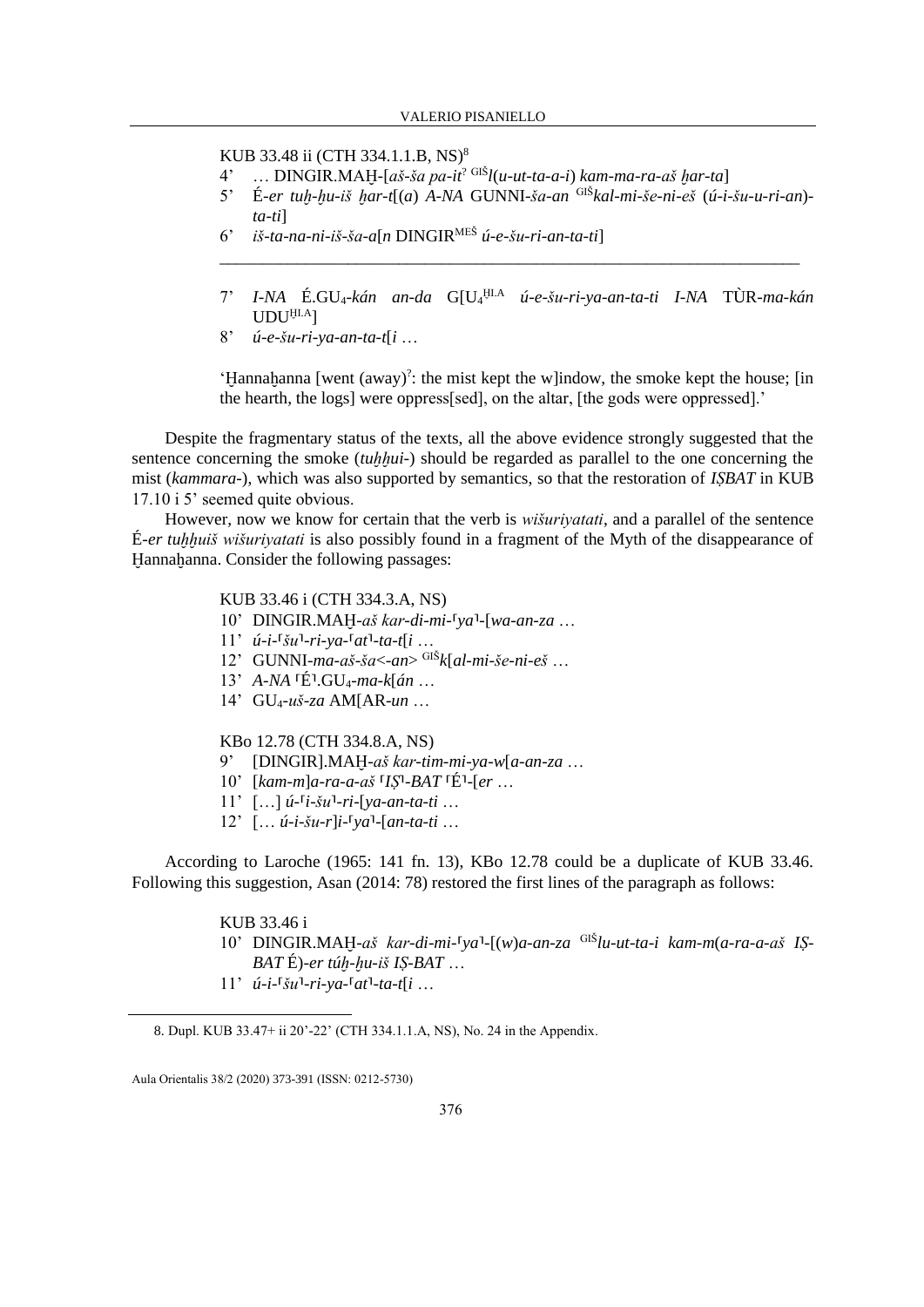12' GUNNI*-ma-aš-ša*<*-an*> GIŠ*k*[*al-mi-še-ni-eš ú-i-šu-ri-ya-an-ta-ti* …

'Ḫannaḫanna is ang[ry: the f]og took [the window, the smoke took] the hou[se …] was oppresse[d …] (in) the hearth, the l[ogs were oppressed …].'

Such a restoration seems not very likely to me, because we should imagine that line 10' contained a very long text, since after É-er tuhhuiš ISBAT another sentence should be restored, whose verb is *wišuriyattati* in line 11'. Particularly, what one would expect is the sentence concerning the gods, but *wišuriyattati* is singular, and the problem of what to restore in the rest of line 11' would remain. Although, in my view, KUB 33.46 and KBo 12.78 hardly contained the very same text<sup>9</sup>, they can still be regarded as parallel at least. If we restore the sentences concerning the mist and the smoke in the break of KUB 33.46 i 10', based on KBo 12.78 and the other parallels, it is likely, in my opinion, that *wišuriyattati* in line 11' should be regarded as the verb agreeing with *tuḫḫuiš*, as in KUB 17.10+ i 5'/16'. Consequently, the sentence concerning the gods would find its place in the break of line 11'. Therefore, I would tentatively suggest the following restoration:

# KUB 33.46 i

- 10' DINGIR.MAḪ*-aš kar-di-mi-*⸢*ya*⸣*-*[*wa-an-za* GIŠ*lu-ut-ta-i kam-ma-ra-a-aš IṢ-BAT* É*-er túḫ-ḫu-iš*]
- 11' *ú-i-*⸢*šu*⸣*-ri-ya-*⸢*at*⸣*-ta-t*[*i iš-ta-na-ni-iš-ša-an* DINGIRMEŠ *ú-i-šu-ri-ya-an-ta-ti*]
- 12' GUNNI*-ma-aš-ša*<*-an*> GIŠ*k*[*al-mi-še-ni-eš ú-i-šu-ri-ya-an-ta-ti I-NA* TÙR*-kán*  UDUḪI.A KI.MIN]
- 13' A-NA <sup>[É]</sup>.GU<sub>4</sub>-ma-k[án GU<sub>4</sub> HLA ú-i-šu-u-ri-ya-an-ta-ti UDU-uš-za SILA<sub>4</sub>-SÚ mi*im-ma-aš*]
- 14' GU4*-uš-za* AM[AR*-un mi-im-ma-aš* …]

However, there could be a different solution, which would rule out this passage as a parallel for the sentence É*-er tuḫḫuiš wišuriyatati*. Since, in some versions of the myth of the disappearing god, the sentence regarding the gods on the altars and the one regarding the logs in the hearth are split in two different sentences<sup>10</sup>, we may also suggest the following alternative restoration:

# KUB 33.46 i

- 10' DINGIR.MAḪ*-aš kar-di-mi-*⸢*ya*⸣*-*[*wa-an-za* GIŠ*lu-ut-ta-i kam-ma-ra-a-aš IṢ-BAT* É*-er túḫ-ḫu-iš IṢ-BAT iš-ta-na-na-aš*]
- 11' *ú-i-「šu<sup>1</sup>-ri-ya-<sup>「</sup>at<sup>1</sup>-ta-t[i še-ra-aš-ša-an DINGIR<sup>MEŠ</sup> ú-i-šu-ri-va-an-ta-ti GUNNIma ú-i-šu-ri-ya-at-ta-ti*]
- 12' GUNNI*-ma-aš-ša*<*-an*> GIŠ*k*[*al-mi-še-ni-eš ú-i-šu-ri-ya-an-ta-ti I-NA* TÙR*-kán*  UDUḪI.A *ú-i-šu-ri-ya-an-ta-ti*]
- 13' A-NA <sup>[É]</sup>.GU<sub>4</sub>-ma-k[án GU<sub>4</sub> HLA ú-i-šu-u-ri-ya-an-ta-ti UDU-uš-za SILA<sub>4</sub>-SÚ mi*im-ma-aš*]
- 14' GU4*-uš-za* AM[AR*-un mi-im-ma-aš* …]

<sup>9.</sup> Cf. the editions on the *Hethitologie Portal Mainz*.

<sup>10.</sup> Cf. e.g. KUB 33.16, 4'-7' (No. 10 in the Appendix).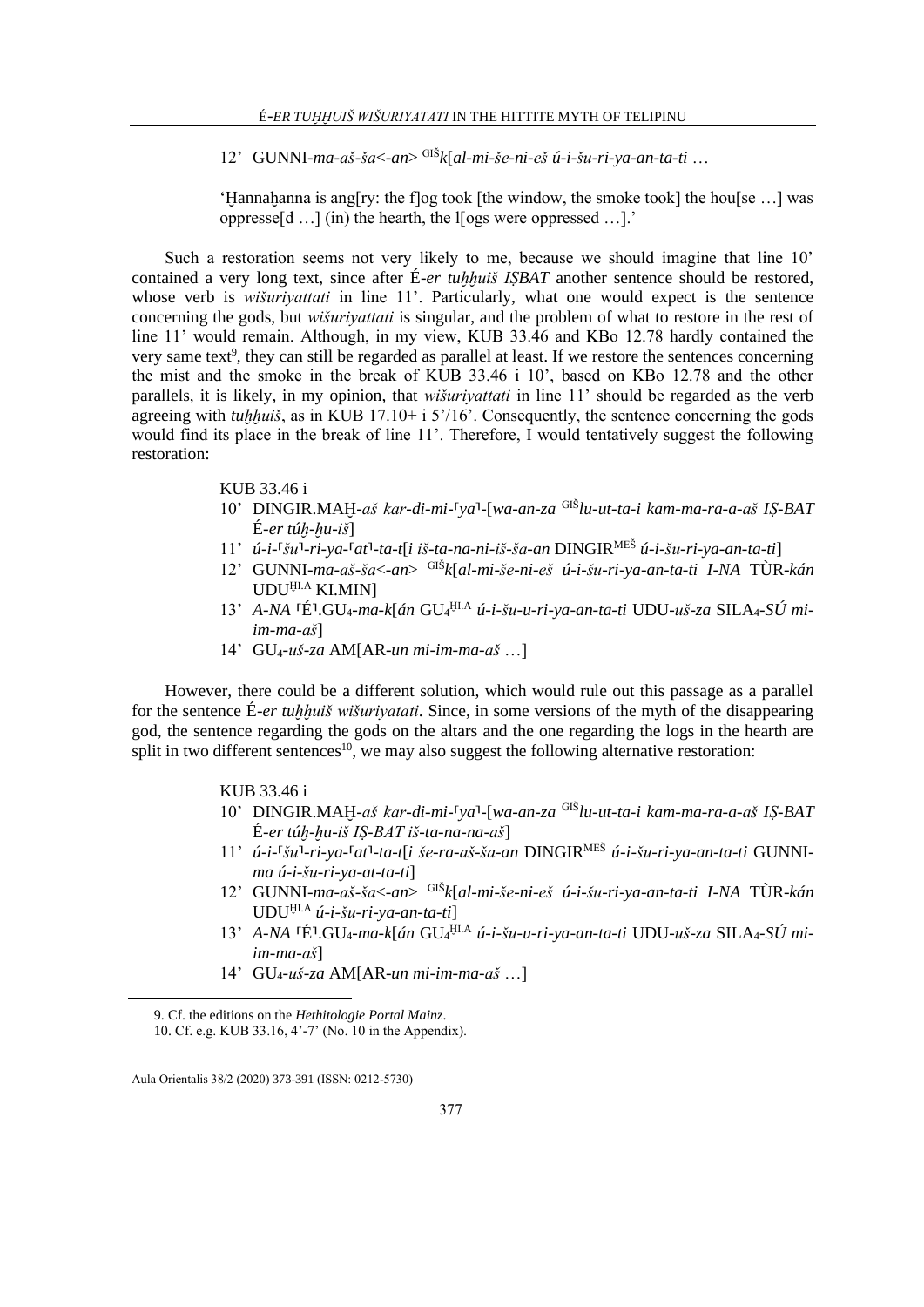Although such a structure is less frequent, and it is not attested so far in the other preserved fragments belonging to CTH 334, this restoration cannot be completely excluded.

Returning to KUB 17.10+, we should turn to the semantics of the sentence  $\acute{E}$ -er *tuhhuiš wišuriyatati*. According to the edition on the *Hethitologie Portal Mainz*<sup>11</sup>, its translation would be "Rauch [erst]ickte das Haus", based on the parallel texts where *IṢBAT* or *ēpta* are found, and because an intransitive meaning for *wišuriye-* would be problematic from a syntactic point of view, since É*-er* is assumed to be the object of the verb. Similarly, Mouton (2016: 461) translates "la brume [s'em]para violemment de la maison".

However, in my opinion, the middle form *wišuriyatati* should be regarded as intransitive as well as the other forms of the same verb occurring in the following lines<sup>12</sup>. Clearly, with this assumption, É*-er* 'house' can no longer be considered as the object of the verb, but it should be regarded as an endingless locative. The resulting translation would therefore be 'in the house, the smoke was oppressed', whose structure "locative – subject – middle verb *wišuriye-*" perfectly parallels the one of the following sentences:

| Locative                                  | <b>Subject</b>                       | Verb                                    |
|-------------------------------------------|--------------------------------------|-----------------------------------------|
| $E-er$                                    | tuhhuiš                              | [wiš]uriyatati                          |
| INA GUNNI=ma                              | kalmīšeniš                           | $wi\&\overline{u}riyantat[i]$           |
| [ištananaš anda]                          | DINGIR <sup>MES</sup>                | wišūriyantati                           |
| <b><i>INA TÙR anda</i></b>                | <b>UDU</b> <sup>HLA</sup>            | <b>KLMIN</b>                            |
|                                           |                                      | $(= w i \tilde{s} \bar{u} r i$ yantati) |
| $INA$ $\acute{E}$ . GU <sub>4</sub> andan | $\operatorname{GL}_4^{\mathrm{HLA}}$ | wišūriyantati                           |

Therefore, according to this reconstruction, É*-er tuḫḫuiš wišuriyatati*, 'in the house, the smoke was oppressed', represents the first sentence of the oppressed entities section (I will come back to the semantics of this sentence at the end of the paper)<sup>13</sup>. Such a solution would also explain the progression of the elements involved. Indeed, according to this interpretation of the text, the

<sup>11.</sup> E. Rieken et al. (ed.) hethiter.net/: CTH 324.1 (TX 2012-06-08, TRde 2012-06-08), fn. 1.

<sup>12.</sup> For the intransitive meaning of middle *wišuriye-* see Carruba 1966: 51, Neu 1968: 201-202, EDHIL: 1013, and HEG IV: 527.

<sup>13.</sup> Also note that, while *kammara-* denotes an atmospheric agent (it is paired to the rain in KUB 16.81 + KUB 16.29 rev. 4', 10'), *tuḫḫu*(*wa*)*i-* is the smoke that originates from burning and therefore, in this context, it is probably related to the hearth. A direct evidence of the connection between  $tuhhu(wa)i$ - and the hearth can be possibly found in the ritual of Ḫatiya against Wišuriyant, if the restoration by Carruba (1966: 4) is correct: KBo 15.25+ obv. (26) … *nu-uš-ša-an* ÍD*-i pé-ra-an* 1 GUNNI *i-ya-m*[*i*] (27) […]x*-an* […] *na-aš-ta A-NA* KU<sup>6</sup> KAxU*-i an-da* NINDA.Ì[.E.DÉ.A *te-eḫ-ḫi*] (28) [*n*]*a-a*[*n-ša-an ḫa-aš-ši-i pé-eš-š*]*i-ya-mi na-an wa-ar-nu-mi túḫ-*[*ḫu-wa-iš-ma*] (29) *Ú-UL* ⸢*ku*⸣*-*[*iš-ki*], 'before the river I mak[e] a hearth, [...], then I [put] an o[ily] loaf in the fish's mouth, I [thr]ow i[t in the hearth] and I burn it, [but] (there is) no sm[oke] at [all]' (MS, CTH 396.1.1). See also Kümmel 1967: 23-24. Therefore, the considerations of Della Casa (2014: 267), according to whom "mist and smoke seem to represent the inhospitable outdoors breaking into the cosmos; i.e. the wild and hostile nature of outside symbolism entering into the protected buildings, denoting the collapse of the hearth as a symbol of the warm and comfortable inside, i.e. of cosmic order", could be correct as far as the *kammara-* is concerned, but are less appropriate with regard to the *tuhhu*(*wa*)*i*-. Furthermore, also the idea that "the reference to mist (Hitt. nom. *kammara-* c.) and smoke (Hitt. nom. *tuḫḫui-* c.) seizing the cosmos brings to mind the idea of elements that block sight" (Della Casa 2014: 267) only works for *kammara-*, which is actually attested as referring to the dimness of the eyes (cf. e.g. KUB 24.13 ii 6: IGIḪI.A*-wa-aš-ma-ták-kán kam-ma-ra-an ar-ḫa da-an-du*, 'let them take away the dimness of your eyes'), while I did not find any similar context involving the noun *tuḫḫu*(*wa*)*i-*.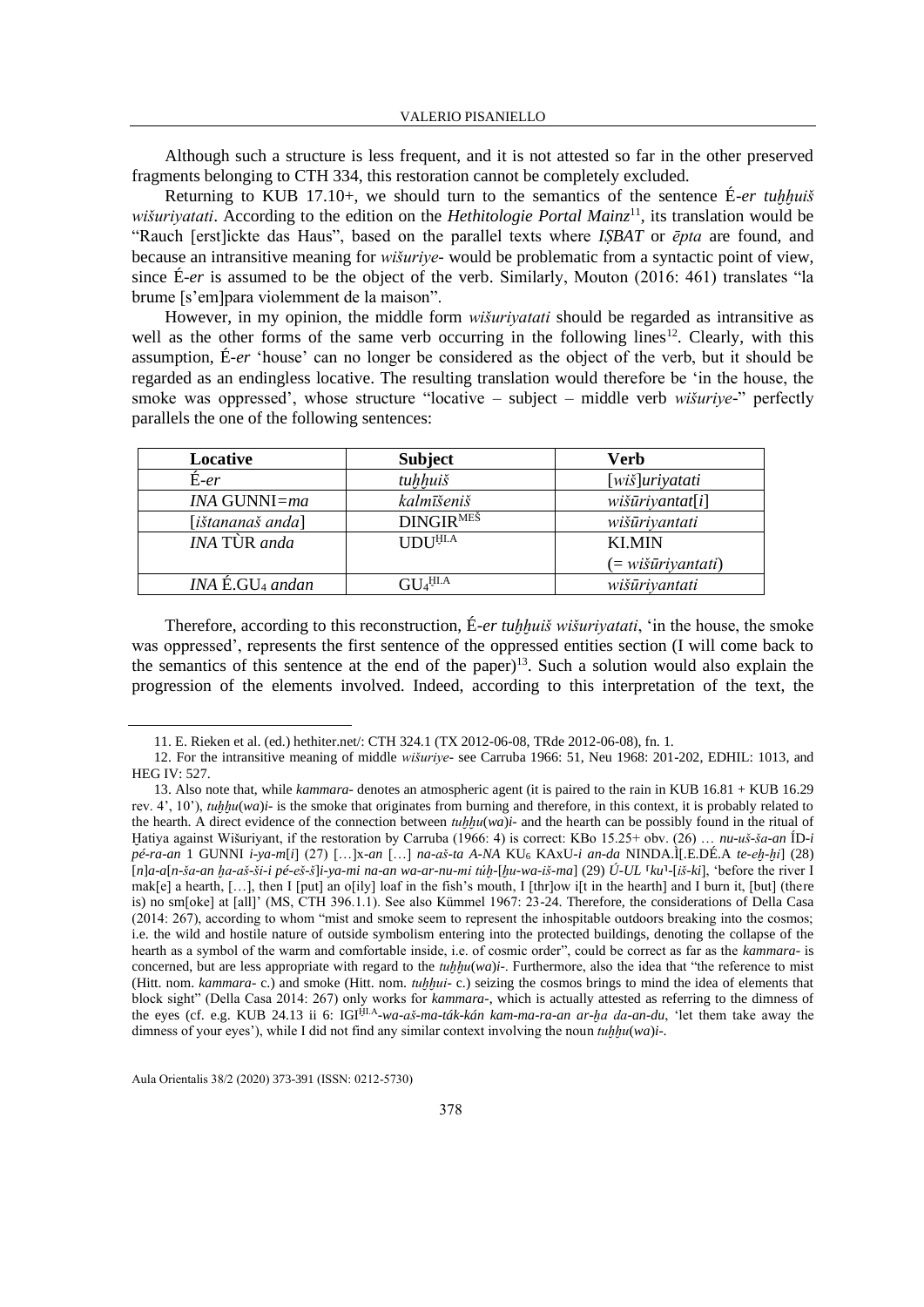original version would involve the presence of an external agent affecting a threshold, represented by the window; as a result, various elements are "oppressed" in different places, which are listed in a sequence that moves from the whole (the house) to the different parts (the hearth, the altars, the sheepfold, and the cowshed) $^{14}$ .

One of the major difficulties of this interpretation – which is perfect from the formal point of view – may be represented, as mentioned, by the parallel passages that suggest a connection between the sentence with the smoke and the one concerning the mist, the most compelling of which is the one contained in the same text, concerning the restoration of the natural order:

KUB 17.10+ iv

- 21 GIŠ*lu-ut-ta-i kam-ma-ra-aš tar-na-aš* É*-er túḫ-ḫu-*⸢*iš*⸣ *tar-na-aš*
- 22 *iš-ta-na-ni-iš* DINGIRMEŠ *-na-aš ḫa-an-da-an-ta-ti* GUNNI *kal-mi-in tar-na-aš*
- 23 ⸢*A*⸣*-NA* TÙR *a*[*n-d*]*a-an* UDUḪI.A *tar-na-aš I-NA* É.GU<sup>4</sup> *an-da-an* GU<sup>4</sup> ḪI.A
- 24  $[tar]$ -na-aš ...<sup>15</sup>

However, this passage poses some problems, and its translation is by no means obvious. Theoretically, we would expect perfect parallelism with KUB  $17.10+ i 5'$ -9', concerning the disruption of the natural order, but this is not the case.

Line 21 seems not to be problematic and can be translated as 'the mist left the windows, the smoke left the house<sup>'16</sup>. The following sentence – *ištananiš* DINGIR<sup>MEŠ</sup>-naš handantati – is less obvious and has been recently discussed by Melchert (2016: 215-216), who accepts Goetze's translation, 'the altars were set right for the gods'<sup>17</sup>. The passage then becomes quite puzzling: the subject of the verb *tarnaš* in GUNNI *kalmin tarnaš* seems to be GUNNI, but 'the hearth left the logs' does not make much sense; however, if we consider GUNNI to be a dative-locative, the subject of *tarnaš* is lacking (the mist? The smoke? Telipinu?). The same goes for the other two sentences, which clearly start with a locative expression.

Indeed, Melchert (2016: 216) considers the passage to be a compressed and corrupt version of what we read, for example, in the Myth of the Storm-god of the queen Harapšili:

KUB 33.19 iii (CTH 327.1.A, NS)<sup>18</sup>

- 2' [… (GIŠA)]B*-ya kam-ma-ra-a-aš tar-n*[*a-aš*]
- 3'  $[\hat{E}-er\ tuh-hu-w(a-i\check{s}\ t)]$ ar-na-aš ZAG.GAR.RA-aš ha-an-<sup> $[a-a\tau-\tau]$ </sup>

\_\_\_\_\_\_\_\_\_\_\_\_\_\_\_\_\_\_\_\_\_\_\_\_\_\_\_\_\_\_\_\_\_\_\_\_\_\_\_\_\_\_\_\_\_\_\_\_\_\_\_\_\_\_\_\_\_\_

4' [*še-er-ra-aš-š*(*a-an* DINGIRME)]<sup>Š</sup> *ḫa-an-ta-an-da*! *-ti*

<sup>14.</sup> I am very thankful to Alfredo Rizza for this suggestion.

<sup>15.</sup> The full paragraph and a tentative translation are given above.

<sup>16.</sup> Note that Friedrich (HW: 162) regarded É*-er* as a dative-locative here, which is rejected by Neu 1980: 28-29 and Mazoyer 2003: 92.

<sup>17.</sup> Cf. Goetze 1969: 128. Such an explanation seems to be better than amending the text as suggested in the online edition on the *Hethitologie Portal Mainz*: *iš-ta-na-ni-iš*<*-ša-an*> DINGIRMEŠ *-na-aš ḫa-an-da-an-ta-ti*, "Auf dem Altarpostament kamen die Götter wieder in Ordnung" (Rieken et al. (ed.), hethiter.net/: CTH 324.1 (TX 2012-06-08, TRde 2012-06-08)). Note however that some parallels could justify such an amendment (cf. KUB 33.67 iv 10, No. 21 in the Appendix).

<sup>18.</sup> Restored after the duplicates KUB 33.20 iii 3'-5' (CTH 327.1.B, LNS), KBo 8.69, 13'-16' (CTH 327.1.D, NS), KUB 60.32 rev. 10-12 (CTH 327.1.E, NS), Nos. 13-15 in the Appendix.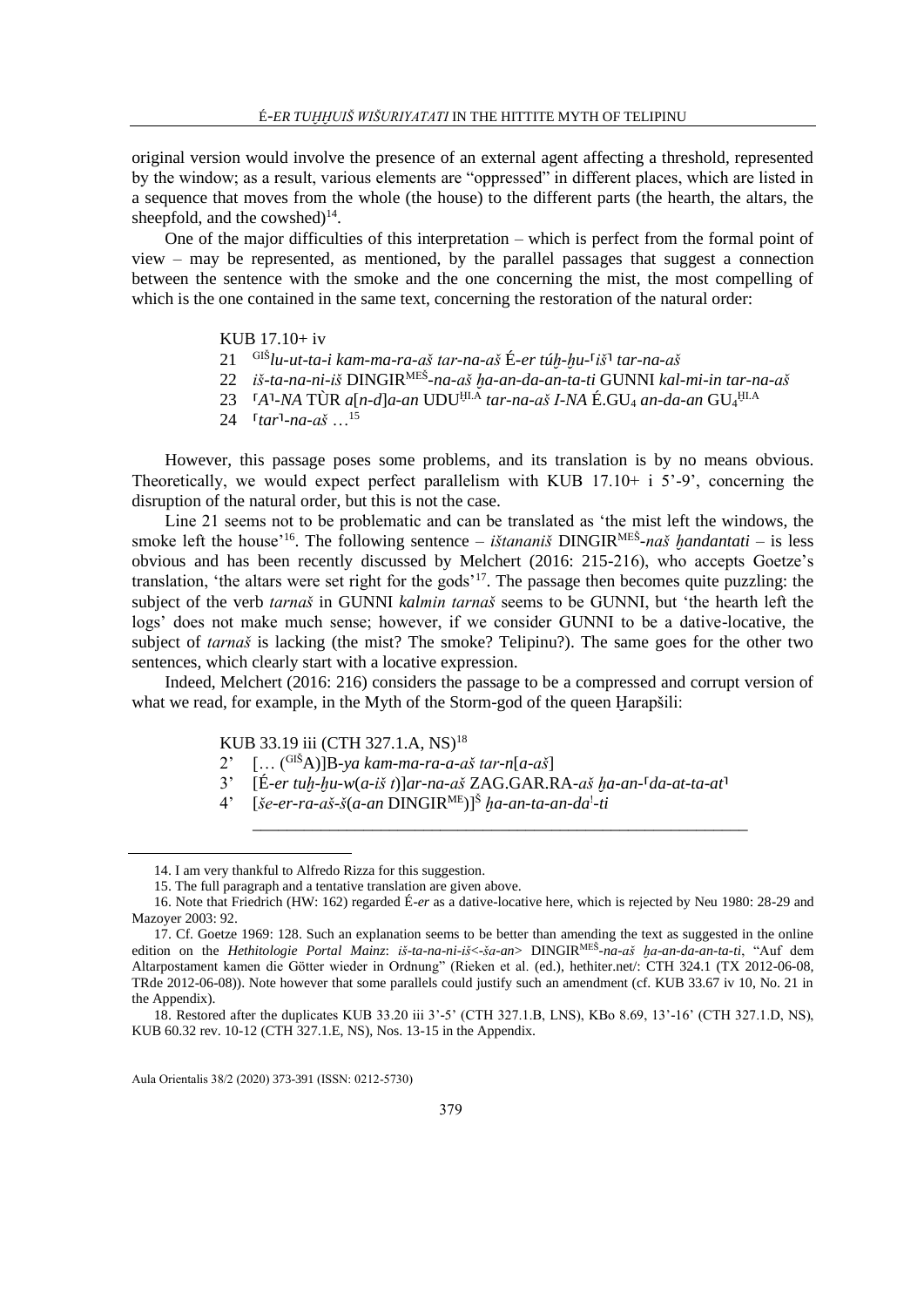- 5' [GUNNI*-ma ḫa-a*]*n-d*[*a-a*]*t-ta*<*-at*> *še-er-ra-aš-ša-an* GIŠ*kal-mi-i-e-eš<sup>17</sup>*
- 6' [(*ḫa-an-ta*)*-a*]*n-*⸢*ta-at*⸣ <sup>É</sup>*ḫi-li-kán an-da* UDU⸢ ḪI ⸣ .A *ḫa-an-ta-an-ta-ti*
- 7' [*I-NA* É.G]U4*-*⸢*ma*⸣ *an-da* GU<sup>4</sup> ḪI.A *ḫa-an-ta-an-ta-ti*

'The mist lef[t] the windows, [the smo]ke left [the house]. The altar was put in order; [on it], the gods were put in order. [The hearth was put] in or [d]er; on it, the logs were put in order. In the fold, the sheep were put in order; [in the cowsh]ed, the oxen were put in order.'<sup>19</sup>

Nevertheless, Melchert relies on KUB 17.10+ iv 22 to challenge the restoration of *ištananaš andan* (or the like) in KUB 17.10+ i 6', since, for the sake of parallelism, we would also expect the altars to be the subject in the opening passage. In my view, this is unlikely for several reasons: (1) the sentence in KUB 17.10+ i 6'-7' requires a locative at the beginning for reasons of consistency within the paragraph; (2) such a locative is actually attested in some other versions of the myth<sup>20</sup>, as well as in parallel passages concerning the restoration of the natural order; (3) where the nominative *ištananaš* occurs as the subject of *wišuriye-*, the gods occur in another sentence (but this is not the structure we find in KUB  $17.10 + i 5'$ -9')<sup>21</sup>.

Since it is not a perfect parallel, I prefer not to take into account KUB 17.10+ iv 20-24 for the interpretation of KUB 17.10+ i 5'-9', at least for the moment. I will return later to this passage.

We have seen that the textual tradition attests two relevant competing variants  $-\hat{E}$ -er *tuhhuiš ēpta* and É*-er tuḫḫuiš wišuriyatati*<sup>22</sup> – that completely change the structure of the passage, the first one linking the sentence to the preceding one (GIŠ*luttai kammaraš ēpta*), while the second one links it to the following ones (*ḫašši=ma* GIŠ*kalmišeniš wišuriyantati*, etc.). In this situation, we may imagine that the less frequent variant, i.e.  $\acute{E}$ -*er tuhhuiš wišuriyatati*, could be regarded simply as an occasional mistake, also because KUB  $17.10+$  actually shows several errors<sup>23</sup>. However, since it is possibly not a *lectio singularis* (if my restoration of KUB 33.46 i 10'-11' is correct), we can also think that both variants were genuine and coexisting.

Now, given that the presence of the one or the other variant greatly changes the meaning of the sentence, they cannot be considered to be interchangeable. In my view, such a situation is best explained assuming that one variant reflected the original text, and the other a later trivialisation. Therefore, I suggest that É*-er tuḫḫuiš wišuriyatati*, which seems to be the *lectio difficilior*, could

<sup>19.</sup> Cf. also KUB 33.21+ iii 2'-6' (CTH 326.A, NS) and KUB 33.40 iv 4-8 (CTH 335.7.2.A, NS), Nos. 9 and 30 in the Appendix.

<sup>20.</sup> cf. KUB 33.17+ i 16' (CTH 330.1.A, NS) and KUB 33.48 ii 6' (CTH 334.1.1.B, NS), Nos. 19 and 25 in the Appendix.

<sup>21.</sup> Parallel passages that seem to break the structure "locative – subject – *wišuriye-*/*handae-*" into two different sentences are sporadically found (cf. e.g. KUB 33.16, 4'-7', No. 10 in the Appendix), but KUB 17.10+ i 5'-9' consistently show the "locative – subject – *wišuriye-*" structure, so that a different pattern for the sentence concerning the altars and the gods would be unexpected, despite the parallel section on the restoration of the order.

<sup>22.</sup> A third variant, É*-er tuḫḫuiš ḫarta*, only occurring in the Myth of the disappearance of Ḫannaḫanna, is structurally and semantically similar to  $\acute{E}$ -er *tuhhuiš ēpta* and can be left aside in this discussion.

<sup>23.</sup> Cf. Houwink ten Cate 1970: 55-56 and Kellerman 1986: 116-117. It has been also suggested that the text was drafted by a Luwian scribe, which can be further supported by the presence of several Luwian loanwords. However, the lack of *Glossenkeile* marking such Luwianisms, pointed out by Howink ten Cate and Kellerman, is not really an argument for the Luwian origin of the scribe, since we know that this scribal practice was extremely rare in the Middle Hittite period (only one uncertain case seems to be attested so far; cf. van den Hout 2007: 230).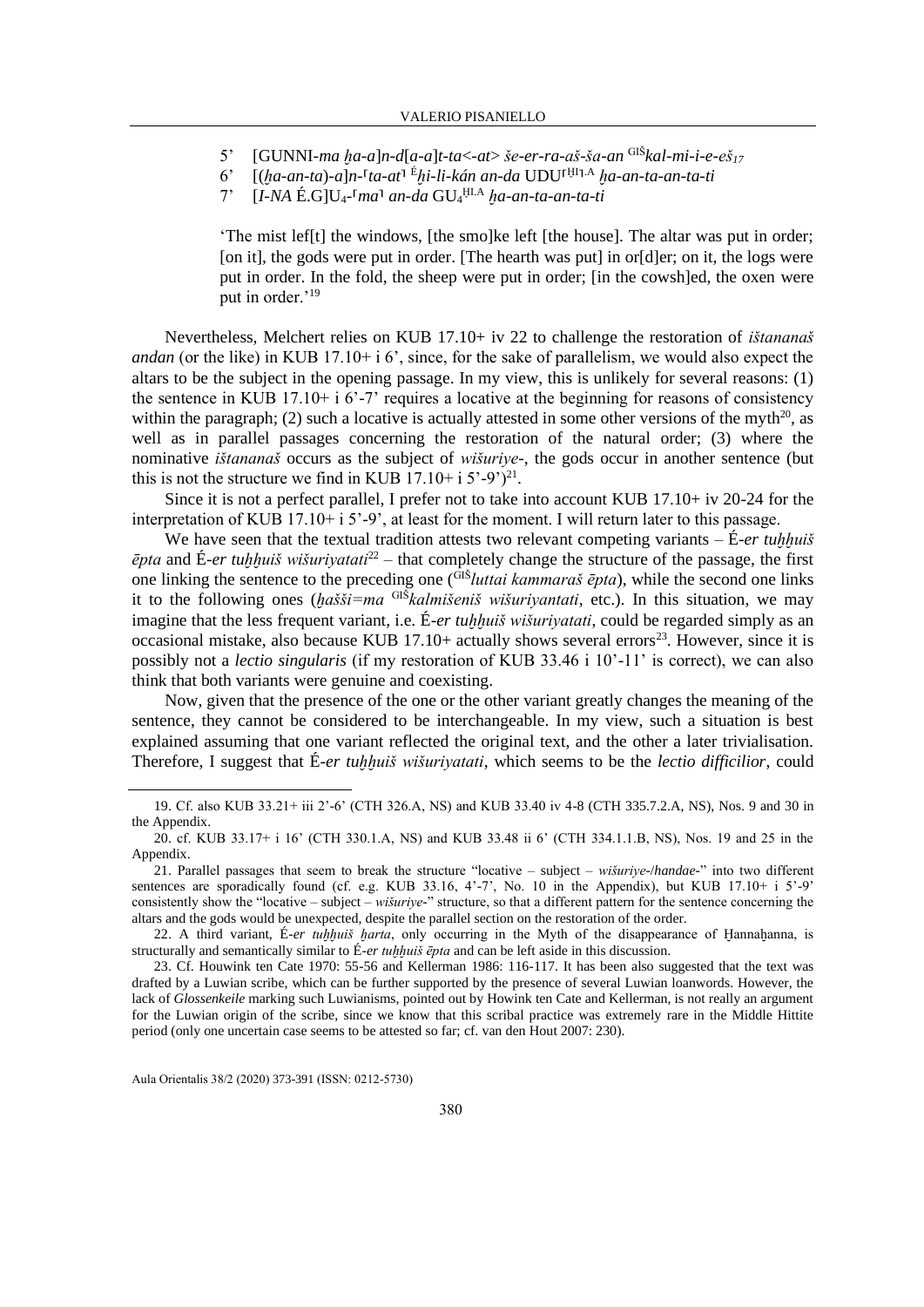have been the original sentence, starting the series of the oppressed entities. The reasons why it was later altered to É*-er tuḫḫuiš ēpta* can be easily envisaged: from the formal point of view, the endingless locative É*-er* was less transparent and could have been regarded as a nominativeaccusative, parallel to GIŠ*luttauš*/ GIŠ*luttai*; from the semantic point of view, the affinity between *tuhhu*(*wa*)*i*- and *kammara*- may have favoured the association of the two sentences. Conversely, the reverse path, from É-er *tuḫḫuiš ēpta* to É-er *tuḫḫuiš wišuriyatati*, could hardly be explained<sup>24</sup>.

The problem remains of agreeing the solution suggested here with the passage concerning the restoration of the natural order, where the sentence É*-er tuḫḫuiš tarnaš*, 'the smoke left the house', parallel to GIŠ*luttai kammaraš tarnaš*, 'the mist left the window', seems to occur in every version of the myth, while all the previously oppressed entities have a different verb (*ḫandae-*). The only exception I know is represented by KUB 17.10+ iv 21-24, which, as mentioned, is probably corrupt. In this passage, the verb *tarnaš* does not only occur with *kammaraš* and *tuḫḫuiš*, but also, unexpectedly, in the sentences concerning the logs of the hearth, the oxen, and the sheep, while the one concerning the altars of the gods regularly has *ḫandantati*. The only explanation I can imagine for such a corruption is that the manuscript from which the scribe of KUB 17.10+ was copying replaced *ḫandantati* with KI.MIN in the sentences following the one about the altars, wrongly understood as standing in place of *tarnaš*<sup>25</sup>. However, the accusative *kalmin* in the sentence GUNNI *kalmin tarnaš* remains quite unexplained, because it does not make any sense with the verb *ḫandae-*. Therefore, in my view, the sequence *kal-mi-IN* is probably a mistake for *kal-mi-ŠE-NI*  (with a missing *-iš*/*-eš* in the end), to be considered as the subject of an original sentence such as \*GUNNI *kalmišenieš* KI.MIN (= *ḫandantati*) <sup>26</sup>. Otherwise, the corruption in KUB 17.10+ iv 21-24 could hardly be the result of an original passage as the one in KUB 33.19 iii 2'-7' given above, and we should possibly imagine that it may hint at an older text different from the later "standard(ised)" version we read in KUB 33.19 iii 2'-7' and other parallels, although, in my view, such a solution would be totally *ad hoc* and should be avoided.

Rather, I believe that the original text could actually run as KUB 33.19 iii 2'-7' (but without the sentences concerning the gods and the logs being split in two), with the two parallel sentences GIŠ*luttai kammaraš tarnaš* É*-er tuḫḫuiš tarnaš*, followed by those with *ḫandae-*<sup>27</sup>. If I may be allowed to speculate a little, we can imagine that, from a semantic point of view, É*-er tuḫḫuiš wišuriyatati*, 'in the house the smoke is oppressed', may refer to the stagnation of the smoke inside the house; therefore, the release of the smoke could well be expressed by É*-er tuḫḫuiš tarnaš*, 'the

<sup>24.</sup> The later change to É*-er tuḫḫuiš ēpta* and the resulting parallelism with GIŠ*luttai kammaraš ēpta* also had consequences on the order of the elements affected, so that we occasionally find passages in which it is the smoke that takes the windows (cf. e.g. KUB 33.36 ii 5, No. 22 in the Appendix).

<sup>25.</sup> Note that passages were *ḫandandati* is consistently replaced by KI.MIN after the first occurrence actually exist, see e.g. KUB 33.29+ iv 16'-22' (CTH 325.C, MS), No. 7 in the Appendix.

<sup>26.</sup> A common gender stem *kalmi-*, however, seems to be attested in the nom.pl. GIŠ*kal-mi-i-e-eš<sup>17</sup>* (KUB 33.19 iii 5', No. 12 in the Appendix) and possibly in the coll. GIŠ*kal-mi-ya* (KUB 39.35+ iv 12'). I would also suggest that the misreading *kalmin* could have been the reason why the scribe of KUB 17.10+ misinterpreted the KI.MIN, because an accusative would have been problematic with *ḫandandati*.

<sup>27.</sup> Theoretically, we cannot entirely exclude that the change from É*-er tuḫḫuiš wišuriyatati* to É*-er tuḫḫuiš ēpta* also influenced this paragraph, determining the parallelism between GIŠ*luttai kammaraš tarnaš* and É*-er tuḫḫuiš tarnaš*, but the presence of the latter in KUB 17.10+, where the original sentence É*-er tuḫḫuiš wišuriyatati* is found, makes such a solution less likely.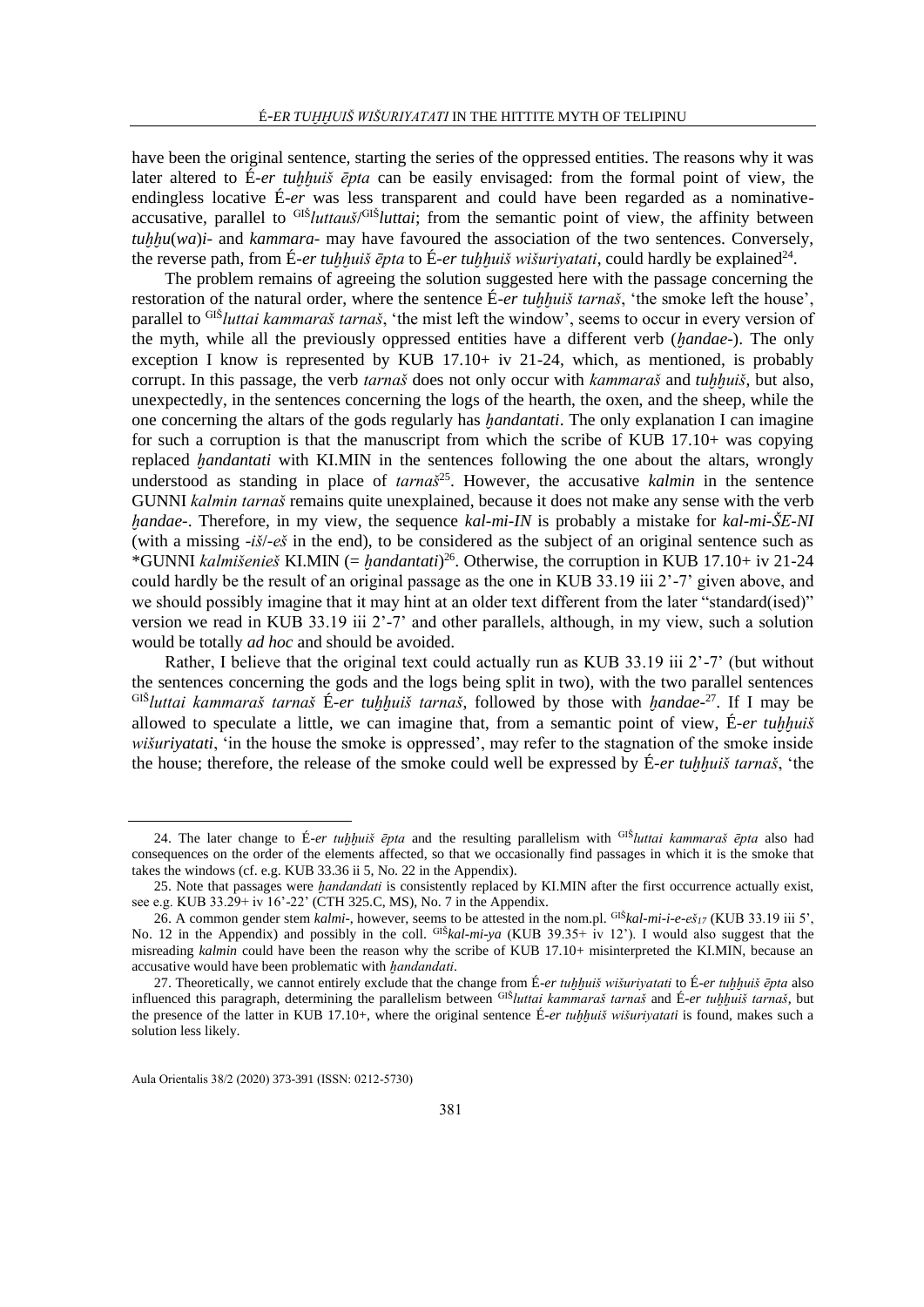smoke left the house'. However, such an expression would not have worked equally with the other entities listed in the following lines, so that a different solution was adopted.

Be such a scenario correct, the sentence É-er *tuhhuiš tarnaš* would be not a counterargument to the hypothesis that É*-er tuḫḫuiš wišuriyatati* was the original sentence in the beginning section. Rather, the resulting parallelism with <sup>GIŠ</sup>luttai kammaraš tarnaš could have been a further element later favouring the trivialisation of É-er *tuhhuiš wišurivatati* to É-er *tuhhuiš ēpta*.

### *Appendix*

For the sake of completeness, I think it is worth giving the transliterations of all the passages concerning the disruption and the restoration of the natural order occurring in the Myth of Telipinu and related compositions, with some philological remarks in the footnotes.

- 1. *Myth of Telipinu (CTH 324)*
- (1) KUB 17.10 + KBo 55.8 i (CTH 324.1.A, MS)
	- 5'/16' GIŠ*lu-ut-ta-a-uš kam-ma-ra-a-aš IṢ-BAT* É*-er* ⸢*túḫ-ḫu-iš*⸣ [*ú-i-š*]*u-*⸢*ri-ya-ta*⸣*-ti*
	- 6' ⸢*I*⸣*-NA* GUNNI*-ma kal-mi-i-še-ni-iš ú-i-šu-u-ri-ya-an-ta-t*[*i iš-ta-na-na-aš an-da-an*]
	- 7' DINGIRMEŠ *ú-i-šu-u-ri-ya-an-ta-ti I-NA* TÙR *an-da* UDUḪI.A KI.MIN *I-NA* ⸢É.GU4⸣
	- 8' *an-da-an* GU<sup>4</sup> ḪI.A *ú-i-šu-u-ri-ya-an-ta-ti* UDU*-uš-za* SILA4*-SÚ mi-im-ma-aš*
	- 9' GU4*-ma* AMAR*-ŠU mi-im-ma-aš*

# (2) KUB 17.10+ iv (CTH 324.1.A, MS)

- 20 ⸢ d ⸣*Te-li-pí-nu-uš a-ap-pa pár-na-aš-ša ú-et nu-za* KUR*-SÚ kap-pu-u-*⸢*e*⸣*-et*
- 21 GIŠ*lu-ut-ta-i kam-ma-ra-aš tar-na-aš* É*-er túḫ-ḫu-*⸢*iš*⸣ *tar-na-aš*
- 22 *iš-ta-na-ni-iš* DINGIRMEŠ *-na-aš ḫa-an-da-an-ta-ti* GUNNI *kal-mi-in tar-na-aš*
- 23 ⸢*A*⸣*-NA* TÙR *a*[*n-d*]*a-an* UDUḪI.A *tar-na-aš I-NA* É.GU<sup>4</sup> *an-da-an* GU<sup>4</sup> ḪI.A
- 24 ⸢*tar*⸣*-na-aš nu-za an-na-aš* DUMU*-ŠU pé-en-ni-iš-ta* UDU*-uš* SILA4*-SÚ pé-en-ni-iš-ta*
- 25 GU<sup>4</sup> AMAR*-ŠU pé-en-ni-iš-ta* <sup>d</sup>*Te-li-pí-nu-ša* LUGAL MUNUS.LUGAL *nu-uš-za*
- 26 ⸢*ḫu*⸣*-iš-wa-an-ni in-na-ra-u-wa-ni* EGIR.U<sup>4</sup> *MI kap-pu-u-e-et*

### (3) KUB 33.12 iv (CTH 324.3.C, NS)

- $x+1$ <sup> $\lceil d^{2} \rceil$ [*Te-li-pí-nu-uš* ...</sup>
- 2' *an-da pa-it* [ GIŠ*lu-ut-ta-i kam-ma-ra-aš tar-na-aš*]
- 3' É*-*⸢*er túḫ*⸣*-*[*ḫu-iš tar-na-aš I-NA* GUNNI*-kán*]
- 4' GIŠ*kal-mi-eš-ša-n*[*i-eš ḫa-an-da-an-ta-ti*]
- 5' *I-NA* ŠÀ É.GU4*-k*[*án* GU<sup>4</sup> ḪI.A *ḫa-an-da-an-ta-ti*]
- 6' *I-NA* ŠÀ TÙR*-k*[*án* UDUḪI.A *ḫa-an-da-an-ta-ti*]
- 7' *nu-za* GU<sup>4</sup> ḪI.A AMAR*-*[*ŠU-NU ga-ni-eš-šer*]
- 8' UDUḪI.A *-ma-za* SILA4*-*[*SÚ-NU ga-ni-eš-šer*]
- 9' d<sup>*Te-li-pí-nu-<sup>[</sup>uš*]-š[a LUGAL MUNUS.LUGAL DUMU<sup>MEŠ</sup>.LUGAL]</sup>

\_\_\_\_\_\_\_\_\_\_\_\_\_\_\_\_\_\_\_\_\_\_\_\_\_\_\_\_\_\_\_\_\_\_\_\_\_\_\_\_\_\_\_\_\_\_\_\_\_\_\_\_\_\_\_

- 10' *Ù* KUR URU*Ḫa-at-ti* [*ga-ni-eš-ta nu-uš-za*]
- 11' TI*-an-ni in-na-ra-*[*u-an-ni* EGIR.U<sup>4</sup> *MI kap-pu-u-et*]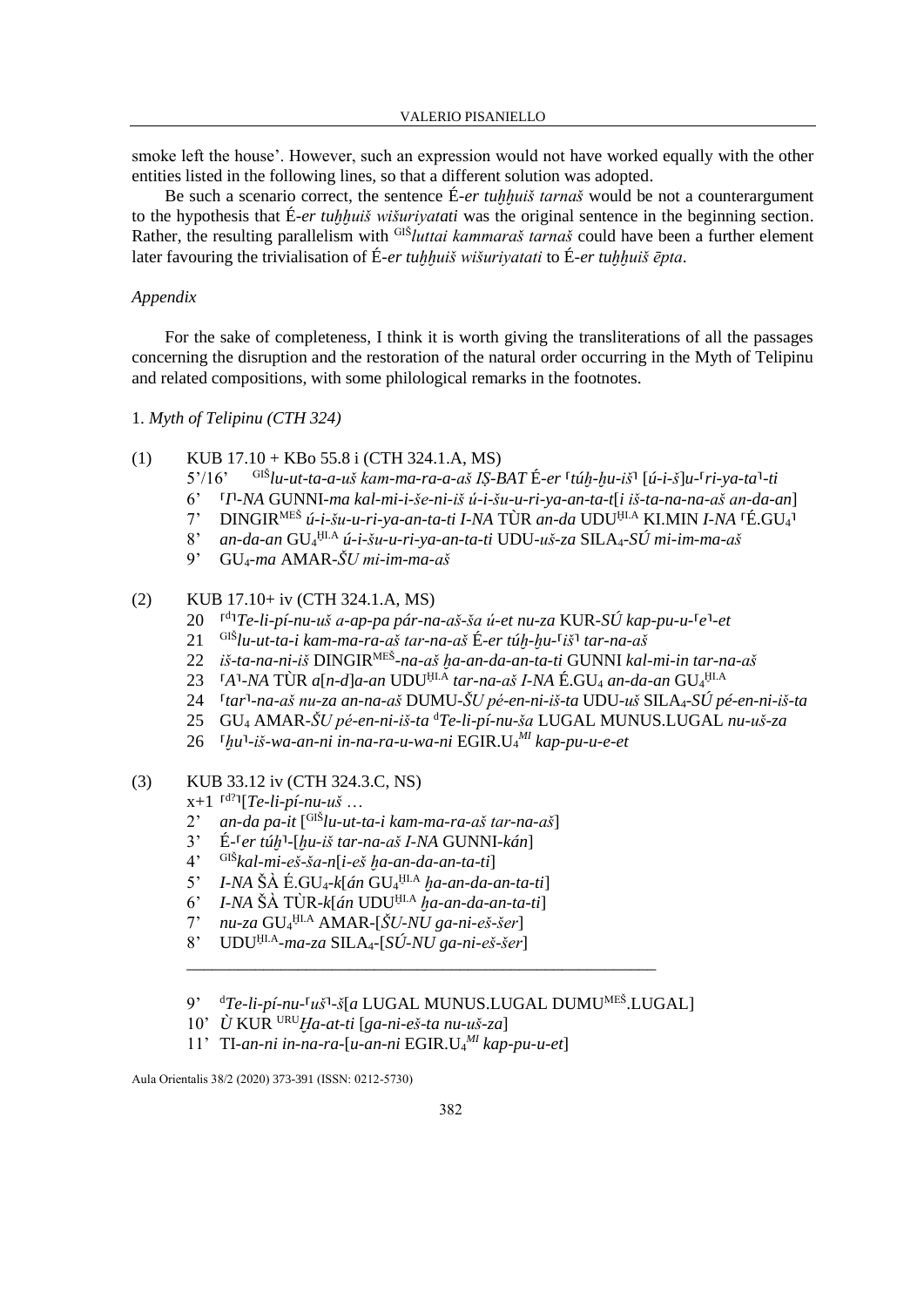- $(4)$ KBo 32.7 obv. (CTH 324.8.A, NS)<sup>28</sup>
	- 16' iš-ta-na-na-aš ú-i-šu-ri-ya-at-[ta-ti
	- 17' ha-a-aš ú-i-šu-u-ri-va-ta-ti h $[a^{-29}]$
	- 18' <sup>r</sup>ŠÀ TÙR<sup>1</sup> an-da UDU<sup>HLA</sup> KI.MIN É.GU<sub>4</sub> a[n-da GU<sub>4</sub> KI.MIN
- 2. The disappearing of the Storm-god (CTH 325)
- $(5)$ KUB 33.24+ i (CTH 325.A, LNS)
	- $\lceil$ <sup>GIŠ</sup>lu-ut-ta-i kam-ma-ra-aš e-ep-ta É-er túh-hu-wa-iš $\lceil$  e-ep-t $\lceil a \rceil$  $3'$
	- $[I-NA$  GUNNI-ša-an an-da-an  $\overline{^{GIS}}$ kal-mi-i-še-ni-e-eš $]$   $\overline{u}$ <sup>1</sup>-e-šu-ri-v $[a$ -an-ta-til  $4'$
	- 5' [iš-ta-na-na-aš an-da-an DINGIR<sup>MEŠ</sup> ú-e-šu-ri-ya-an-ta-ti I-NA] TÙR an-da-a[n]
	- [UDU<sup>HLA</sup> ú-e-šu-ri-ya-an-ta-ti I-NA É.GU<sub>4</sub>-ma an-da-an GU<sub>4</sub><sup>H</sup>]<sup>LA</sup>  $6^{\circ}$
	- $(i.e-šu-ri-va-an-ta-ti UDU-us-za SILA<sub>4</sub>-SÚ me-em-ma-aš GU<sub>4</sub>-mla AMAR-ŠU me 7'$ em-ma-aš
- $(6)$ KUB 33.24+ iv (CTH 325.A, LNS)
	- 10' dIŠKUR-aš a-ap-[pa p]ár-na-aš-š[a ú-et n(u-za KUR-SÚ kap-pu-u-e-et) GIŠABHLA]
	- 11' kam-ma-ra-a-aš  $t[\ar-n]a-a\breve{S}$   $\breve{E}-e[r (t \acute{u}h-hu-i)\breve{S}$   $tar-n(a-a\breve{S})$   $i\breve{S}-ta-na-ni-i\breve{S}-\breve{S}a-an$  $DINGIR<sup>ME</sup>$ <sup>1</sup>
	- 12' ha-an-[(d)]a-[(an-t)]a-ti G[(UNNI)-ma ka(l-mi-ša-ni-eš KI.MIN) I-NA TÙR-kán an $da$ -anl
	- 13' UDU<sup>HLIA1</sup> [(KI.MIN I)]-NA É.GU<sub>4</sub> [(an-da-an) GU<sub>4</sub>HLA (KI.MIN) AMA-aš DUMU- $\check{S}U$  g(a-ni-eš-ta)]
	- 14' <sup>[UDU]</sup>-[(uš SILA<sub>4</sub>-SÚ)] KI.MIN GU<sub>4</sub>-[uš AMAR-ŠU KI.MIN <sup>d</sup>IŠKUR-aš LUGAL MUNUS.LUGAL (KI.MIN)]
	- 15'  $\lceil nu-u\check{s} za$  TI-ni<sup>1</sup> in-na-ra-u-[wa-an-ni EGIR.U<sub>4</sub><sup>M</sup> (kap-pu-u-et)]
- KUB 33.29+ iv (CTH 325.C, MS)  $(7)$ 
	- 16' <sup>rd</sup>IŠKUR<sup>1</sup>-[(aš a-ap-)pa p(ár-na-aš-š)a ú-et n]u-za KUR-SÚ <sup>r</sup>kap-pu<sup>1</sup>-[u]-e-et
	- $17'$   $[<sup>GI\&AB</sup>$ <sup>HLA</sup> (kam-ma-ra-a-aš t)ar-n(a-aš)]<sup>[É1</sup>-er túh-hu-i[š tar-n]a-aš
	- 18' [iš-ta-na-ni-iš-ša-an DINGIR<sup>MEŠ</sup> (ha)]-<sup>[</sup>an<sup>1</sup>-da-a-an-ta-ti GUNN[I ka]l-mi-ša-ni-eš **TKI'.MIN**
	- 19' [I-NA TÙR-kán an-da-an (UDU<sup>HI</sup>)]<sup>[A</sup> KI<sup>]</sup>.MIN I-NA É.GU<sub>4</sub> an-da-an [GU<sub>4</sub><sup>HI</sup>]<sup>[A</sup> KI<sup>1</sup>.MIN
	- 20' [AMA-aš DUMU-ŠU g]a-ni-eš-ta UDU-uš SILA4-SÚ KI.MIN GU4-[uš AMAR-ŠU **KI.MIN**
	- 21' [d]ŠKUR-aš LUGAL MUNUS.LUGAL] KI.MIN nu-uš-za TI-an-ni in-na-[ra-u-wa-ni]
	- 22' [EGIR.U<sub>4</sub><sup>MI</sup>] kap-pu-u-e[t]

<sup>28.</sup> In the online edition on the *Hethitologie Portal Mainz* (Rieken et al. (ed.), hethiter.net/: CTH 324.8 (TX 2009-08-26, TRde 2009-08-26)) DINGIR<sup>MES</sup> is tentatively restored in the end of line 15'; note however that the verb in line 16' is singular.

<sup>29.</sup> Possibly  $h[a-a\check{s}\text{-}\check{s}i\;kal\text{-}mi\text{-}\check{s}a\text{-}ni\text{-}\check{e}\check{s}$  KI.MIN] or the like (cf. HW<sup>2</sup> III: 389).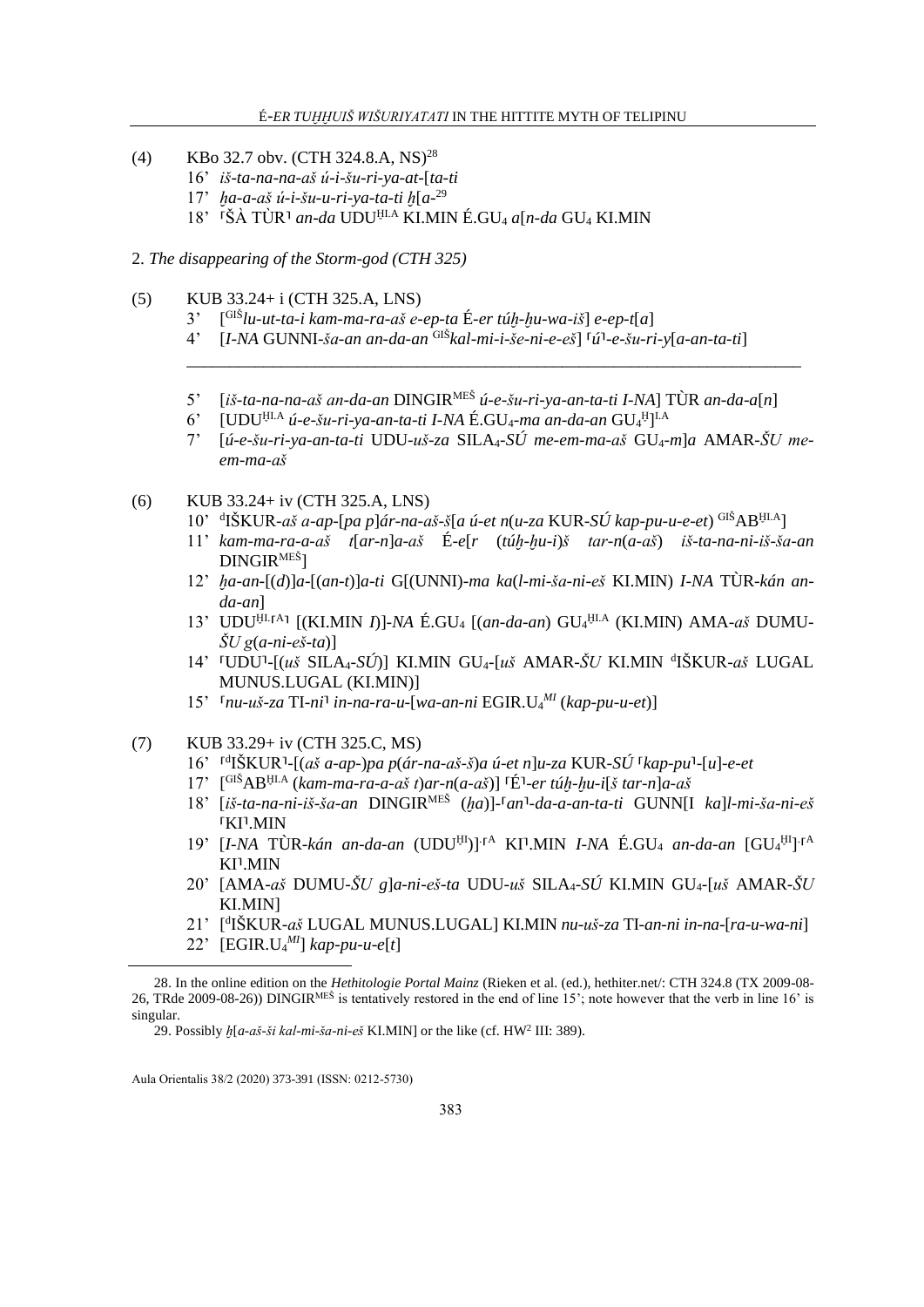- 3. *The Storm-god of the queen Ašmunikkal (CTH 326)*
- (8) KUB 33.15+ ii (CTH 326.A, NS)
	- 11' [ GIŠA(BḪI.A *kam-m*)]*a-ra-aš IṢ-BAT* GIŠ.ÙR<sup>Ḫ</sup> [ I.A (*tuḫ-ḫu*)*-iš*]
	- 12' [*IṢ-BAT* (…)<sup>30</sup> *i*(*š-t*)]*a-na-na-aš ú-i-šu-*[(*ri-y*)*a-at-ta-ti* …
	- 13' [*ú-i-šu-ri-ya-a*]*t-ta-ti nu-za-k*[*án* …]
	- 14' […] ⸢*ú*⸣*-e-šu-r*[*i-ya-an*/*at-ta-ti*]
- (9) KUB  $33.21 +$ KBo  $60.13 +$ KBo  $53.1 +$  iii (CTH 326.A, NS)
	- $2^{\prime}$   $\ldots$  [<sup>GI</sup>]<sup>S</sup>AB<sup>HL</sup>[A][...
	- 3' *iš-ta-na-n*[*a-aš ḫ*]*a-an-ta-i*[*t-ta-at* …
	- 4' DINGIRMEŠ *ḫa-an-da-a*[*n-t*]*a-at* GUNNI*-a*[*š* <sup>31</sup> …
	- 5' GUNNI*-an*<sup>32</sup> GIŠ*kal-m*[*i-ša-n*]*i-uš* KI.MIN […
	- 6' UDU<sup>ḤI.A</sup> KI.MIN É.GU<sub>4</sub>-[*ká*]*n* EGIR-*pa* GU<sub>4</sub><sup>HI.</sup><sup>[A]</sup> [...
	- $7'$  *az-zi-kán-zi na-a*[ $t$ -z]*a iš-pí-*[ $e$ <sup> $1$ </sup>-[ $er$ ]
	- 8' *nam-ma ak-ku-uš-kán-*⸢*zi na-at-za*⸣ *ḫ*[*a-aš-ši-ik-ke-er*]

### (10) KUB 33.16 (CTH 326.B, NS)

- 3' [… GIŠA]BḪI.A *kam-ma-ra-aš IṢ-BAT* \*eras.\* GIŠ.Ù[RḪI.A]
- 4' [(*tuḫ-ḫu*)*-iš IṢ-BAT i*]*š-ta-na-na-aš ú-e-šu-ri-y*[*a-at-ta-ti*]
- 5' [*še-ra-aš-ša-an* DINGIRMEŠ] *ú-i-šu-u-ri-ya-an-ta-*[*ti*] 33
- 6' […]x*-*⸢*it*⸣ *na-i-e-er* GUNNI*-*[*ma*? ]
- 7' [*ú-i-šu-u-ri-ya-at-ta-ti š*]*e-*[*r*]*a-aš-ša-an* GIŠ*kal-mi-ša-n*[*i-eš*]

\_\_\_\_\_\_\_\_\_\_\_\_\_\_\_\_\_\_\_\_\_\_\_\_\_\_\_\_\_\_\_\_\_\_\_\_\_\_\_\_\_\_\_\_\_\_\_\_\_\_\_\_\_\_\_\_\_\_

- 8' [*ú-i-šu-u-ri-ya-an-ta-ti h*]*i-li-iš-ša-an an-da* UD[U<sup>HLA</sup>]<br>9' [*ú-i-šu-u-ri-ya-an-ta-ti*] [É] GU<sub>4-</sub>kán an-da GU4<sup>HLA</sup>-ulš
- 9' [*ú-i-šu-u-ri-ya-an-ta-ti*] ⸢É⸣.GU4*-kán an-da* GU<sup>4</sup> ḪI.A *-u*[*š*]
- 10' [*ú-i-šu-u-ri-ya-an-ta-ti*<sup>34</sup> *az-z*]*i-kán-zi na-at-za* ⸢*na*⸣*-*[*at-ta iš-pí-ya-an-zi*]
- 11' [*ak-ku-uš-kán-zi na-at-za Ú-UL*] *ḫa-aš-ši-*⸢*kán*⸣*-*[*zi*]
- (11) KUB 33.18 (CTH 326.C, MS<sup>2</sup>)<sup>35</sup>
	- 3' [… *I*]*Ṣ-BAT* É*-er túḫ-ḫu-*[*iš* …

<sup>30.</sup> DINGIRMEŠ can be possibly restored here (cf. Rieken et al. (ed.), hethiter.net/: CTH 326 (TX 2009-08-18, TRde 2009-08-26)).

<sup>31.</sup> GUNNI- $a[n]$ <sup>2</sup> according to Rieken et al. (ed.), hethiter.net/: CTH 326 (TX 2009-08-18, TRde 2009-08-26), but we would expect the hearth to be the subject of a lost *ḫantaittat* here (cf. e.g. KUB 33.19 iii 5', No. 12).

<sup>32.</sup> The phonetic complement seems to point to the acc.sg. *ḫaššan*, although we would rather expect a locative here. Restoring GUNNI<*-ša*>*-an* may be a good solution (many thanks to Rita Francia for this suggestion).

<sup>33.</sup> The restoration of the line is mine. *Contra* Rieken et al. (ed.), hethiter.net/: CTH 326 (TX 2009-08-18, TRde 2009-08-26), *wišūriyantati* in this line cannot be the verb of the sentence concerning the logs, which occurs in the following paragraph.

<sup>34.</sup> Laroche (1965: 120) restores KI.MIN at the end of line 9' (thus also Rieken et al. (ed.), hethiter.net/: CTH 326 (TX 2009-08-18, TRde 2009-08-26)); however, considering the restorations assumed for the preceding and following lines, there would be enough space for *ú-i-šu-u-ri-ya-an-ta-ti* at the beginning of line 10'.

<sup>35.</sup> I am not sure that this fragment should be regarded as a duplicate of KUB 33.15+ (Nos. 8-9) and KUB 33.16 (No. 10), because in these manuscripts the hearth and the logs are in two different sentences, as well as the altars and the gods, while *INA* GUNNI in KUB 33.18, 4' is perhaps not consistent with this structure (see however GUNNI-an GIŠ*kalm*[*išan*]*iuš* KI.MIN in KUB 33.21+ iii 5', No. 9).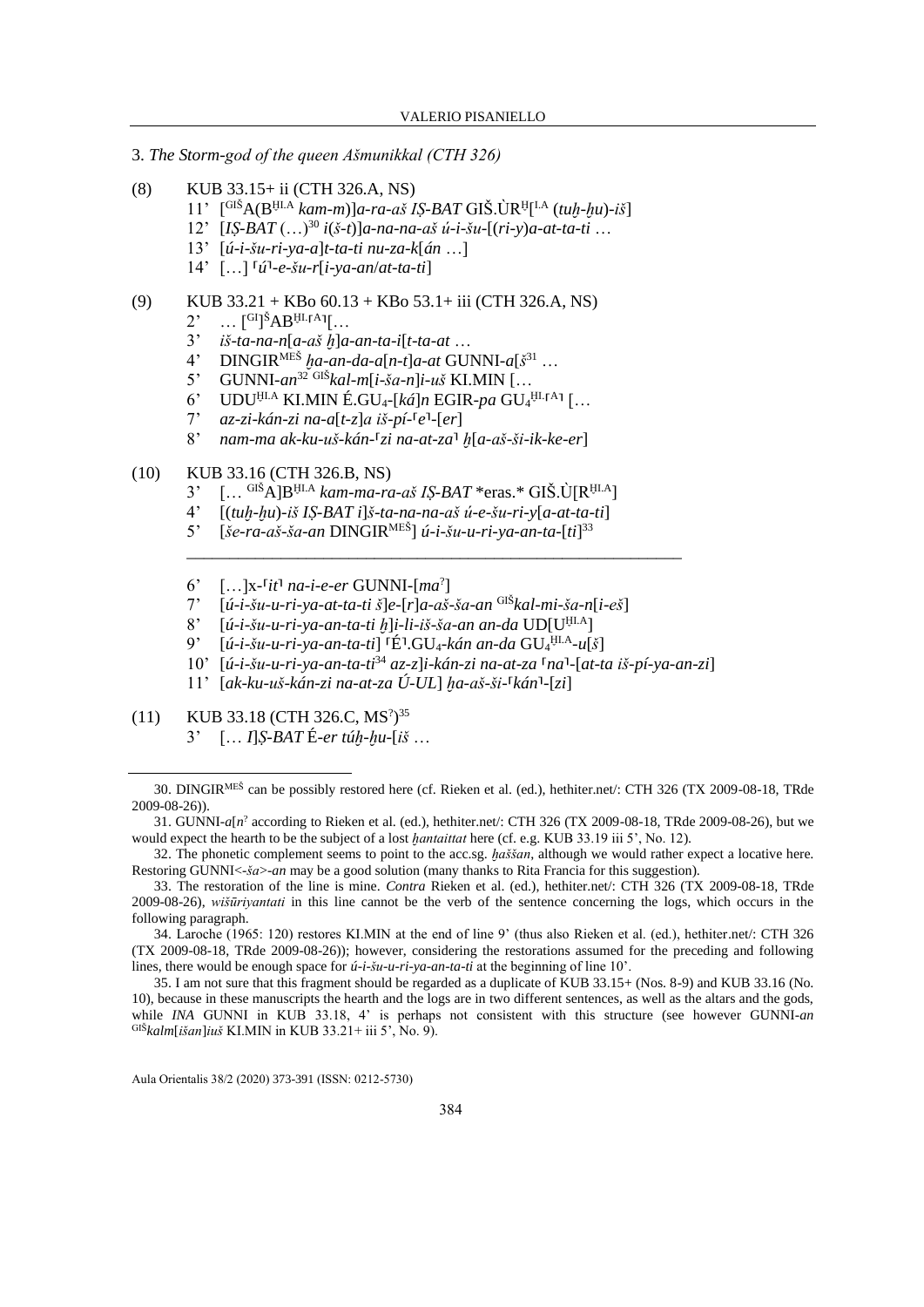- 4' [… *ú-i-šu-u-ri-a*]*n-ta-at I-NA* GUN[NI*-ma*]
- 5' [… *ú-i-š*]*u-*[*u-r*]*i-an-da-t*[*i*]

4. *The Storm-god of the queen Ḫarapšili (CTH 327)*

- (12) KUB 33.19 iii (CTH 327.1.A, NS)
	- 2' [… (GIŠA)]B*-ya kam-ma-ra-a-aš tar-n*[*a-aš*]
	- 3' [É*-er tuḫ-ḫu-w*(*a-iš t*)]*ar-na-aš* ZAG.GAR.RA*-aš ḫa-an-*⸢*da-at-ta-at*⸣
	- 4' [*še-er-ra-aš-š*(*a-an* DINGIRME)]<sup>Š</sup> *ḫa-an-ta-an-da-ti*
	- 5' [GUNNI*-ma ḫa-a*]*n-d*[*a-a*]*t-ta*<*-at*> *še-er-ra-aš-ša-an* GIŠ*kal-mi-i-e-eš<sup>17</sup>*
	- 6' [(*ḫa-an-ta*)*-a*]*n-*⸢*ta-at*⸣ <sup>É</sup>*ḫi-li-kán an-da* UDU⸢ ḪI ⸣ .A *ḫa-an-ta-an-ta-ti*

\_\_\_\_\_\_\_\_\_\_\_\_\_\_\_\_\_\_\_\_\_\_\_\_\_\_\_\_\_\_\_\_\_\_\_\_\_\_\_\_\_\_\_\_\_\_\_\_\_\_\_\_\_\_\_\_\_\_

- 7' [*I-NA* É.G]U4*-*⸢*ma*⸣ *an-da* GU<sup>4</sup> ḪI.A *ḫa-an-ta-an-ta-ti*
- 8' [*nu*? *az-zi-ik*]-⸢*kán-zi*⸣ *na-at-za iš-pí-i-e-er* ⸢*nam-ma*⸣
- 9' [*ak-ku-uš-k*]*án-zi-ma na-at-za ḫa-aš-ši-ik-ke-*[*er*] …

# (13) KUB 33.20 ii (CTH 327.1.B, LNS)

- 3' [… *iš*]*-ta-na-na-aš*
- 4' [… *še-er-ra-aš-š*]*a-an* DINGIRMEŠ
- 5' [… *ḫa-a*]*n-da-it-ta-a*[*t*]
- 6' [… GIŠ*kal-mi-š*]*a-ni-eš ḫa-an-da-*[*an-ta-at*]
- (14) KBo 8.69 (CTH 327.1.D, NS)
	- $13'$  ...  $\text{GIS}$  AB<sup>HL[A]</sup> [...
	- 14' [… *iš-ta-na-n*]*a-aš ḫa-an-da-at-t*[*a-at* …
	- 15' [… *še-er-r*]*a-aš-ša-an* GIŠ[*kal-mi-ša-ni-iš* …
	- 16' [... *I-NA* É.GU<sub>4</sub>-kán an]-da GU<sub>4</sub>U<sub>1</sub><sub>I</sub>A<sub>1</sub> [ha-an-da-an-ta-at ...
	- 17' […] *ḫa-a*[*n-da-an-ta-at*? ]
- (15) KUB 60.32 rev. (CTH 327.1.E, NS)
	- 10 [… GIŠA]BḪI.A *-uš*
	- 11 [… *túḫ-ḫu-w*]*a-iš tar-n*[*a-aš*]
	- $12$   $\left[ \dots |x| \dots \right]$
- 5. *The Storm-god of the scribe Pirwa (CTH 328)*
- (16) KBo 13.86 i (CTH 328.A, NS)
	- 7' [ d ]IŠKUR*-aš-kán* <sup>m</sup>*Pí-ir-wa-aš* […]
	- $8'$ GI] Š *lu-ut-ta-i kam-ma-ra-a-aš* [*e-ep-ta* É*-er túḫ-ḫu-iš*]
	- 9' ⸢*e*⸣*-ep-ta* GUNNI *ú-i-šu-r*[*i-ya-at-ta-ti*]
	- 10' [ GI] Š *kal-mi-ša-ni-eš ú-i-šu-ri-y*[*a-an-ta-ti* …]
	- 11' 1 *LI-IM* DINGIRMEŠ *ú-i-šu-ri-y*[*a-an-ta-ti*]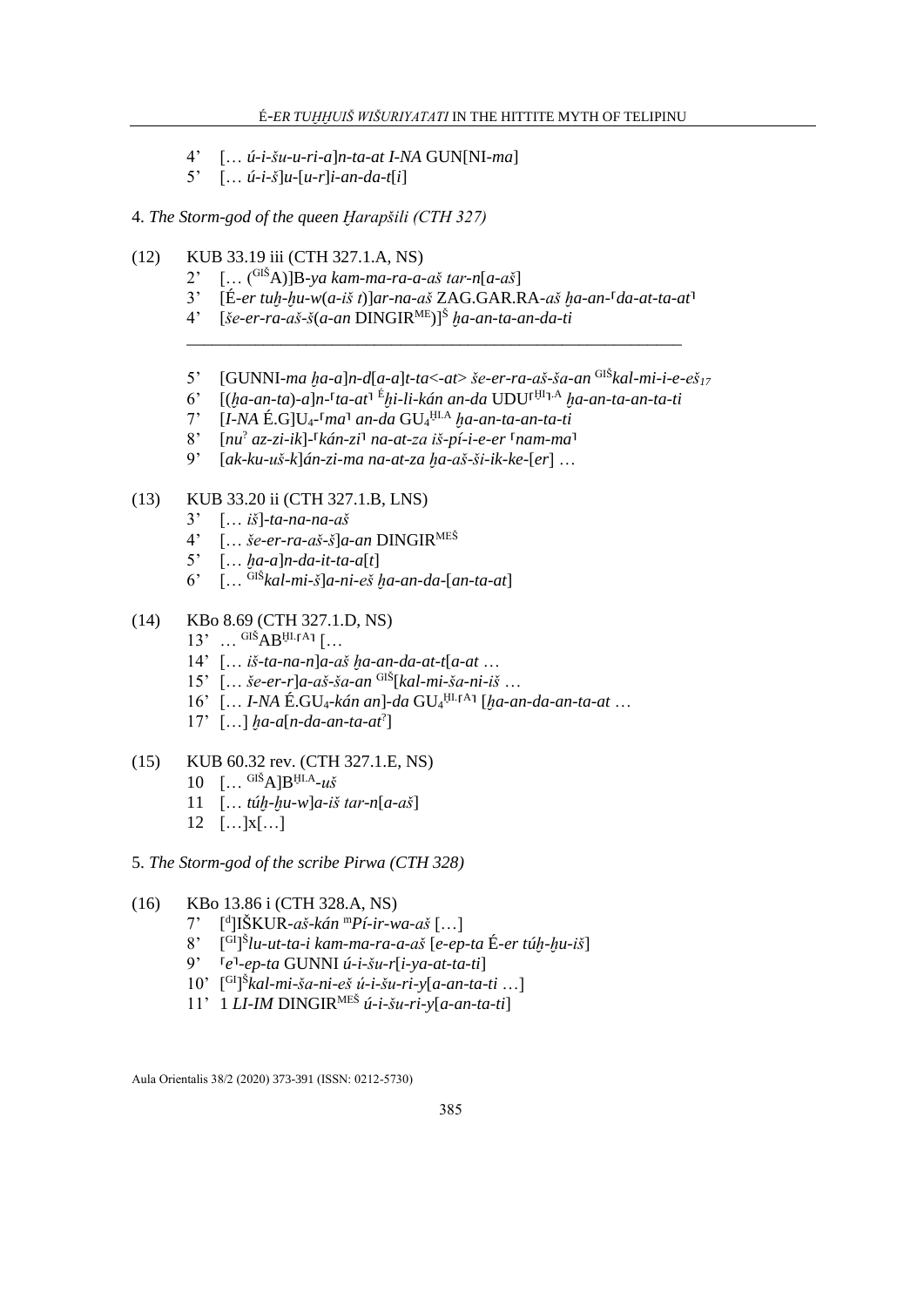- (17) KUB 33.32 ii (CTH 328.B, NS)
	- 4 … GIŠAB*-i kam-m*[*a-ra-aš tar-na-aš*]
	- 5 [É*-er túḫ-ḫu-i*]*š tar-na-aš*
	- 6 […]x *I-NA* É <sup>m</sup>*Pí-ir-wa* […
	- 7 [GUNNI*-ma-aš-ša-an*<sup>36</sup> *kal-m*]*i-ša-ni-eš ḫa-an-ta-*[*an-ta-at I-NA* É.GU4]
	- 8 [GU<sup>4</sup> ḪI.A *ḫa-an-ta-an-ta-a*]*t I-NA* TÙR*-m*[*a-kán* UDUḪI.A]
	- 9 [KI.MIN *I-NA* ZAG.GAR.RA*-m*]*a* ? ⸢DINGIRMEŠ⸣ *ḫa-an-t*[*a-an-ta-at*]

\_\_\_\_\_\_\_\_\_\_\_\_\_\_\_\_\_\_\_\_\_\_\_\_\_\_\_\_\_\_\_\_\_\_\_\_\_\_\_\_\_\_\_\_\_\_\_\_\_\_\_\_\_\_\_\_\_\_

- (18) KUB 33.32 iii (CTH 328.B, NS)
	- 4' [… *t*]*ar-na-aš* É*-er túḫ-ḫu-*⸢*iš*⸣
	- 5' [… *n*]*a-at-za iš-pí-er e-ku-er*
	- 6' […]x*-li-iš ú-da-aš*
- 6. *The Storm-god of Kuliwišna (CTH 330)*
- (19) KUB 33.17+ i (CTH 330.1.A, NS)
	- 13 [ GIŠAB]*-e kam-ma-a-ra-aš IṢ-BAT* É*-ir túḫ*[*-ḫu-wa-iš IṢ-BAT*<sup>37</sup>]
	- 14 [*ka*]*l-mi-iš-ša-ni-iš ú-i-šu-u-ri-y*[*a-an-ta-ti* GU<sup>4</sup> ḪI.A]
	- 15 *ú-i-šu-u-ri-ya-an-ta-ti* UDUḪI.A [*ú-i-šu-u-ri-ya-an-ta-ti*]
	- 16 *iš-ta-na-ni-iš-ša-an L*[*I* ! *-IM* DINGIRMEŠ *ú-i-šu-u-ri-ya-an-ta-ti*]
- 7. *Fragment of the disappearing of the Storm-god (CTH 332)*
- (20) KUB 33.34 obv.? (CTH 332.2.A, NS)
	- 13' […]x <sup>d</sup>10*-aš*! *nu* GIŠABḪI.A *kam-ma-ra-aš tar-na-aš* […
	- 14' […]x*-ti-kán* ARADMEŠ GÉMEMEŠ *ḫa-an-ta-an-ta-at* GUN[NI …<sup>38</sup>
	- 15' [… *I-N*]*A* É.GU<sup>4</sup> KI.MIN <sup>d</sup> IŠKUR*-aš-kán* ⸢EGIR*-pa*? ⸣ *ú-et* […
	- 16' [… *na-at*]*-za ḫa-aš-ši-ik-ke-er an-na-aš-za* DU[MU*-ŠU ka-ni-*]*eš-t*[*a*] <sup>39</sup> …
	- 17' […]x LUGAL MUNUS.LUGAL […

<sup>36.</sup> I tentatively suggest this restoration *contra* Laroche (1965: 125) and the online edition on the *Hethitologie Portal Mainz* (Rieken et al. (ed.), hethiter.net/: CTH 328 (TX 2009-08-26, TRde 2009-08-26)), where *še-ra-aš-ša-an* is restored.

<sup>37.</sup> Glocker (1997: 26) also restores *I-NA* GUNNI*-ma* here, but it is difficult to decide: on the one hand, line 15 shows that at least the sentence concerning the sheep did not start with a locative; on the other hand, *iš-ta-na-ni-iš-ša-an* is found in line 16.

<sup>38.</sup> An erased sequence of signs is found between lines 14' and 15'.

<sup>39.</sup> Laroche (1965: 127) restores *ka-ni-*]*eš-t*[*a*] based on the ritual passage KUB 33.70 ii (14') … *nu-za* UDU*-uš maaḫ-ḫa-an* SILA4*-an ka-ni-eš-zi* (15') [GU4*-uš ma-a*]*ḫ-ḫa-an* AMAR*-ŠU ka-ni-eš-iz-zi at-ta-aš an-na-aš* (16') [*ma-aḫ-ḫaan*] DUMU*-ŠU-NU ka-ni-eš-ša-an-zi zi-ga* <sup>d</sup>UTU*-uš* (iii 1) [(LUGAL) MUNUS.L]UGAL ⸢*Ù* DUMUMEŠ LUGAL *QA*⸣*-*  $[TAM]$ <sup>- $[MA\ ka$ <sup>1</sup>-ni-eš-ša-an  $h[(ar-ak)]$ : 'As the sheep recognises the lamb, [a]s [the ox] recognises its calf, [as] the father</sup> (and) the mother recognise their child, you also, Solar deity, shall keep the king, [the qu]een, and the princes recognised in the s[ame] way!'. See also KUB 33.38 + Bo 9614 iv 1-5 (No. 28 below) for a more suitable parallel. As an alternative, *pé-en-né-*]*eš-t*[*a* could be a possible restoration as well, based on KUB 17.10+ iv 24-25, but see fn. 6 above.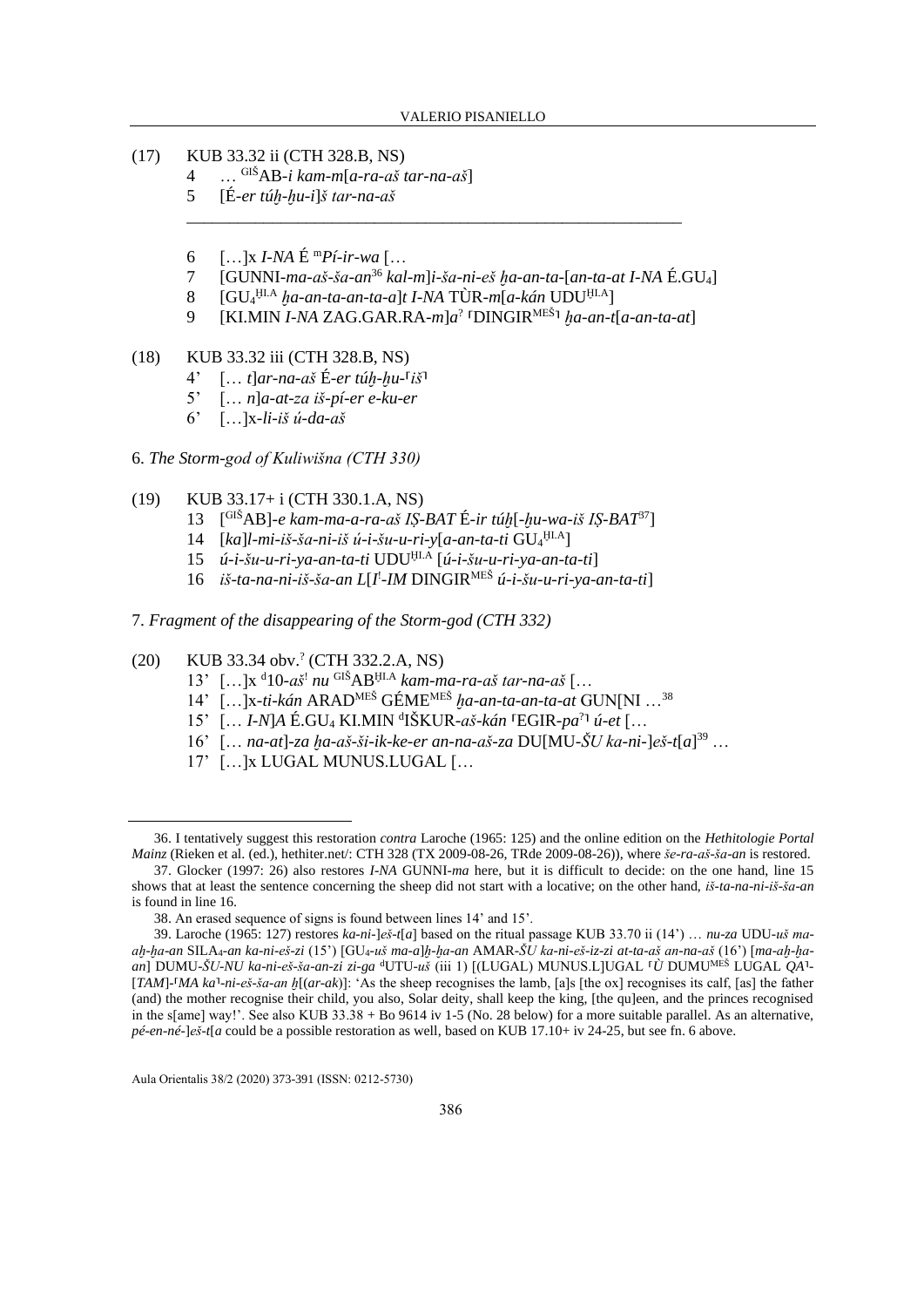- 8. The disappearing of Anzili and Zukki (CTH 333)
- $(21)$ KUB 33.67 iv (CTH 333.A, NS)
	- an-da-ma-aš-kán ti-ya-a[t  ${}^d$ An-z(i-li-iš  ${}^dZ$ u-uk-ki-iš)]  $7<sup>7</sup>$
	- $\check{S}A$  EN SÍSKUR É-ri g[(a<sup>2</sup>-ka<sup>2</sup>-eš-ni <sup>GIŠ</sup>hu-in-pa-an)] 8
	- kam-ma-ra-aš<sup>140</sup> tar-na-aš<sup>141 GIŠ</sup>[AB<sup>HLA</sup> (tuh-hu-iš tar-na-aš)]  $\mathbf{Q}$
	- 10 iš-ta-na-ni-<sup>[</sup>iš-ša<sup>1</sup>-an [DINGIR<sup>MEŠ</sup> (SIG<sub>5</sub>-ya-an-ta-at)]
	- 11 A-NA <sup>[</sup>GUNNI-iš-ša<sup>1</sup>-a[(n<sup>GIŠ</sup>kal-mi-ša-ni)-eš SIG<sub>5</sub>-(ya-an-ta-at)]
	- 12 TÙR-kán UDU<sup>HLA</sup> SIG<sub>5</sub>-an-t[a-at I-NA É.GU<sub>4</sub>-kán GU<sub>4</sub>HLA SIG<sub>5</sub>-an-ta-at]
	- 13 AMA- $\check{S}U$  DUMU- $\check{S}U$ -ya [SIG<sub>5</sub>]-an-ta-[at DAM-SÚ-kán <sup>LÚ</sup>MU-DI- $\check{S}U$ -ya]
	- 14  $SIG_5\text{-}an\text{-}ta\text{-}[at]$
- $(22)$ KUB 33.36 ii (CTH 333.B, MS)
	- [É-er kam-ma-ra-aš IS-]BAT GIŠABHLA tuh-hu-iš IS-BAT  $\mathcal{5}$
	- [iš-ta-na-ni-iš-ša-an DINGIR<sup>MEŠ</sup> ú-i-š]u-ri-ya-an-ta-at A-NA <sup>[</sup>GUNNI<sup>]</sup>-ša-an 6
	- $\overline{7}$ [<sup>GIŠ</sup>kal-mi-ša-ni-iš ú-i-šu-ri-y]a-an-da-at I-NA TÙR-kán UDU<sup>HLA</sup>
	- $\left[\hat{u} i \tilde{S}u ri va an da at I N\right] \triangle GU_4 k\hat{a}n \frac{GU_4}{H.A} \left[\hat{u} i \tilde{S}u ri an da at I\right]$ 8
	- $\mathbf{Q}$  $[AMA-ŠU DUMU-ŠU-va u-i-šu-ri- a]n-da-at DAM-ISU-kán]$
	- 10  $\int^{L} M U DU \dot{S} U \gamma a \hat{u} \dot{\gamma} u r \hat{i} \gamma a a n d \hat{a} at$
- $(23)$ KUB 33.36 iii (CTH 333.B, MS)
	- $[(an-da-ma-aš-kán ti-va-a)t dAn-z]i-li-iš$ <sup>d</sup> $Zu^1-uk-ki-iš$  $3^{\circ}$
	- $4^{\circ}$
	- $[(kam-ma-ra-aš tar-na-aš$ <sup>GIŠ</sup> $AB$ <sup>HI.A</sup>] tuh-hu-iš tar-na-aš  $5<sup>2</sup>$
	- $[(i\check{s}$ -ta-na-ni-i $\check{s}$ - $\check{s}$ a-an) DINGIR<sup>MEŠ</sup> S|IG<sub>5</sub>-ya-an-ta-at  $6^\circ$
	- $[(A-NA GUNNI-iš-ša-a)]n$ <sup>GIŠ</sup>kal-mi-ša-ni[-eš]  $7^{\circ}$
	- $8'$  [... SIG<sub>5</sub>-]*ya-an-ta-at*<sup>42</sup>
- 9. The disappearing of Hannahanna (CTH 334)
- $(24)$ KUB 33.47+ ii (CTH 334.1.1.A, NS)
	- 20' [(DINGIR.MAH)-aš-ša pa-it<sup>? GIŠ</sup>I]u-ut-ta-a-i \*eras.\*
	- 21' [kam-ma-ra-aš har-ta  $(\hat{E}$ -er túh-h]]u- $w$ a<sup>1</sup>-iš har-ta
	- 22' [A-NA GUNNI-ša-an GlŠkal-mi-še-ni-eš] [ú-i-šu-u-ri-an]-[ta-ti]
- KUB 33.48 ii (CTH 334.1.1.B, NS)  $(25)$ 
	- 4' ... DINGIR.MAH-[aš-ša pa-it<sup>? GIŠ</sup>l(u-ut-ta-a-i) kam-ma-ra-aš har-ta]
	- 5' É-er tuh-hu-iš har-t[(a) A-NA GUNNI-ša-an GlŠkal-mi-še-ni-eš (ú-i-šu-u-ri-an)-ta-ti]

<sup>40.</sup> Text: -an.

<sup>41</sup> Text:  $-an$ 

<sup>42.</sup> Possibly [SIG<sub>5</sub>-ya-an-ta-at TÙR-kán UDU<sup>HLA</sup> SIG<sub>5</sub>-]ya-an-ta-at.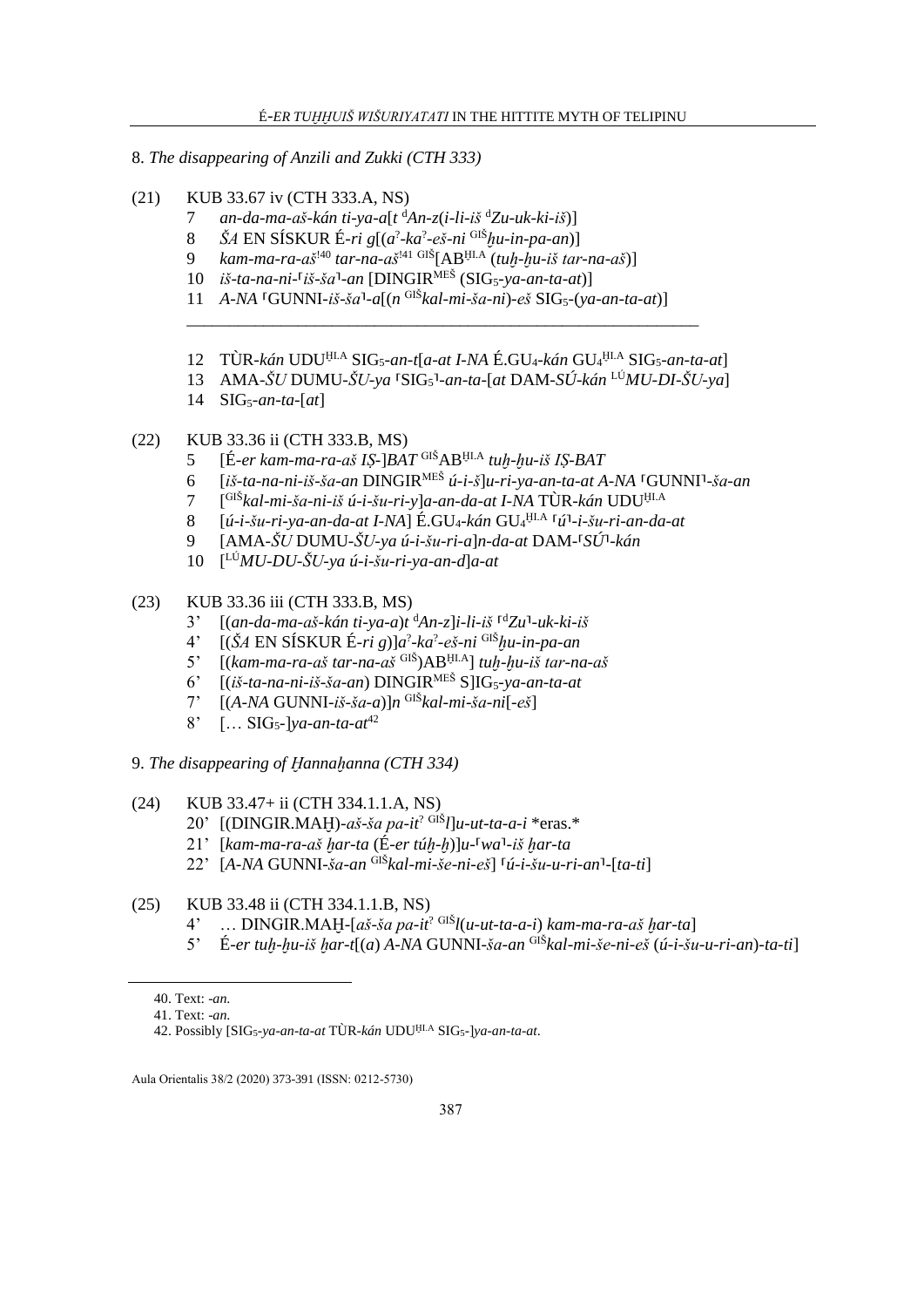- 6' iš-ta-na-ni-iš-ša-a[n DINGIR<sup>MEŠ</sup> ú-e-šu-ri-an-ta-ti]
- 7' I-NA É.GU<sub>4</sub>-kán an-da G[U<sub>4</sub>HLA ú-e-šu-ri-ya-an-ta-ti I-NA TÙR-ma-kán UDU<sup>HLA</sup>]
- $u$ -e-šu-ri-ya-an-ta-t[i an-na-aš-za DUMU-an Ú-UL kap-pu-u-wa-ez-zi]  $8'$
- $9'$  $GU_4$ -uš-ma-za AMAR-un  $\tilde{U}$ -[UL kap-pu-u-wa-ez-zi ...
- $(26)$ KUB 33.37 + KUB 33.39+ iv (CTH 334.2.1.A, NS)
	- $[I-MA \check{S} \check{A} \check{E} \check{S} U_4 k \check{a} n \check{G} U_4^{\text{H1.A}} \check{K} \check{a} i \check{S} u^1 r[i v]a an ta ti]$  $\mathbf{1}$
	- $[\text{Š}]$ À TÙR- $\lceil ma \rceil$ -kán UDU $\mu$ <sup>III.A</sup> ú-i-šu-ri-an-ta-ti  $\overline{2}$
	- $[a]n$ -na-aš-za DUMU-an Ú-UL kap-pu-u-wa-ez-zi  $3<sup>7</sup>$
	- $GU_{4}u\check{s}$ -za AMAR-un Ú-UL kap-pu-u-wa-ez-zi  $\overline{4}$
	- $5<sup>1</sup>$  $\text{UDU-}u\check{\mathbf{s}}$ <sup>1</sup>-ma-za SILA<sub>4</sub>-an Ú-UL kap-pu-u-wa-ez-zi
- KUB 33.46 i (CTH 334.3.A, NS)<sup>43</sup>  $(27)$ 
	- 10' DINGIR.MAH-aš kar-di-mi-<sup>[ya]</sup>-[wa-an-za ...
	- $11'$   $\acute{u}$ -i- $\acute{v}u$ <sup>1</sup>-ri-ya- $\acute{v}at$ <sup>1</sup>-ta-t[i ...
	- 12' GUNNI-ma-aš-ša $\lt$ -an $>$ <sup>GIŠ</sup>k[al-mi-še-ni-eš...
	- 13' A-NA  $E^1.GU_4$ -ma-k[án ...
	- 14' GU<sub>4</sub>-uš-za AM[AR-un ...
- KUB 33.38 + Bo 9614 iv (CTH 334.6.A, MS)<sup>44</sup>  $(28)$ 
	- $\lceil nu \rceil$ -za A $\lceil MA^2$ -aš DUMU-ŠU ga-ni-eš-ta] GU<sub>4</sub>-uš  $\lceil AMAR \sceil$  $\mathbf{1}$
	- $[g]$ a-ni-eš-ta U[DU-u]š S[ILA<sub>4</sub>-SÚ g]a-ni-iš-ta <<x>>  $\geq$ <sup>45</sup>  $\overline{2}$
	- DINGIR<sup>LUM</sup>-ma LUGAL MUNUS.LUGAL [g]a-ni-eš-ta <sup>[t]</sup> KUR <sup>URU</sup>Ha-at-ti  $\mathcal{F}$
	- $[g]$ a-ni-iš-ta nu-uš-za hu-iš-wa-an-ni  $\lceil in \rceil$ -na-ra-u-a $\lceil n \rceil$  $\overline{4}$
	- $5<sup>5</sup>$ EGIR.U<sub>4</sub><sup>MI</sup> kap-pu-u-e[t]
- $(29)$ KBo 12.78 (CTH 334.8.A, NS)
	- [DINGIR].MAH-aš kar-tim-mi-ya-w[a-an-za ...  $9'$
	- 10'  $[kam-m]a-ra-a-a\check{s}$ <sup>[</sup> $IS^1-BAT$ <sup>[ $\check{E}^1$ -[er ...]</sup>
	- $11'$  [...]  $\acute{u}$ -<sup>[</sup>i-šu<sup>1</sup>-ri-[ya-an-ta-ti ...]
	- $12'$  [...  $\acute{u}$ -i- $\check{S}u$ -r]i- $\lceil vq \rceil$ -[an-ta-ti ...
- 10. Fragments of myths of the disappearing god  $(CH 335)$
- KBo 9.110 (CTH 335.1.1.A, NS)  $(30)$ 
	- 5' [...]- $[i^1-u\zeta^{46}]$  IS-BAT is  $\zeta$ -t[a-na-...]
	- 6' [...  $\acute{u}$ -i-šu-u-ri-ya-an-ta-t]i<sup>2</sup>  $\lceil nu \rceil$ -za-kán IGI $\frac{\text{HIA}}{1}$ -ŠU-N[U ...]

<sup>43.</sup> See above for a tentative restoration.

<sup>44.</sup> Cf. Groddek 2015: 136-137.

<sup>45.</sup> There is a small vertical wedge here.

<sup>46.</sup> Perhaps [... túh-hu]-<sup>[</sup>i]-iš<sup>1</sup> (cf. Rieken et al. (ed.), hethiter.net/: CTH 335.1.1 (TX 2009-08-28, TRde 2009-08- $(28)$ ).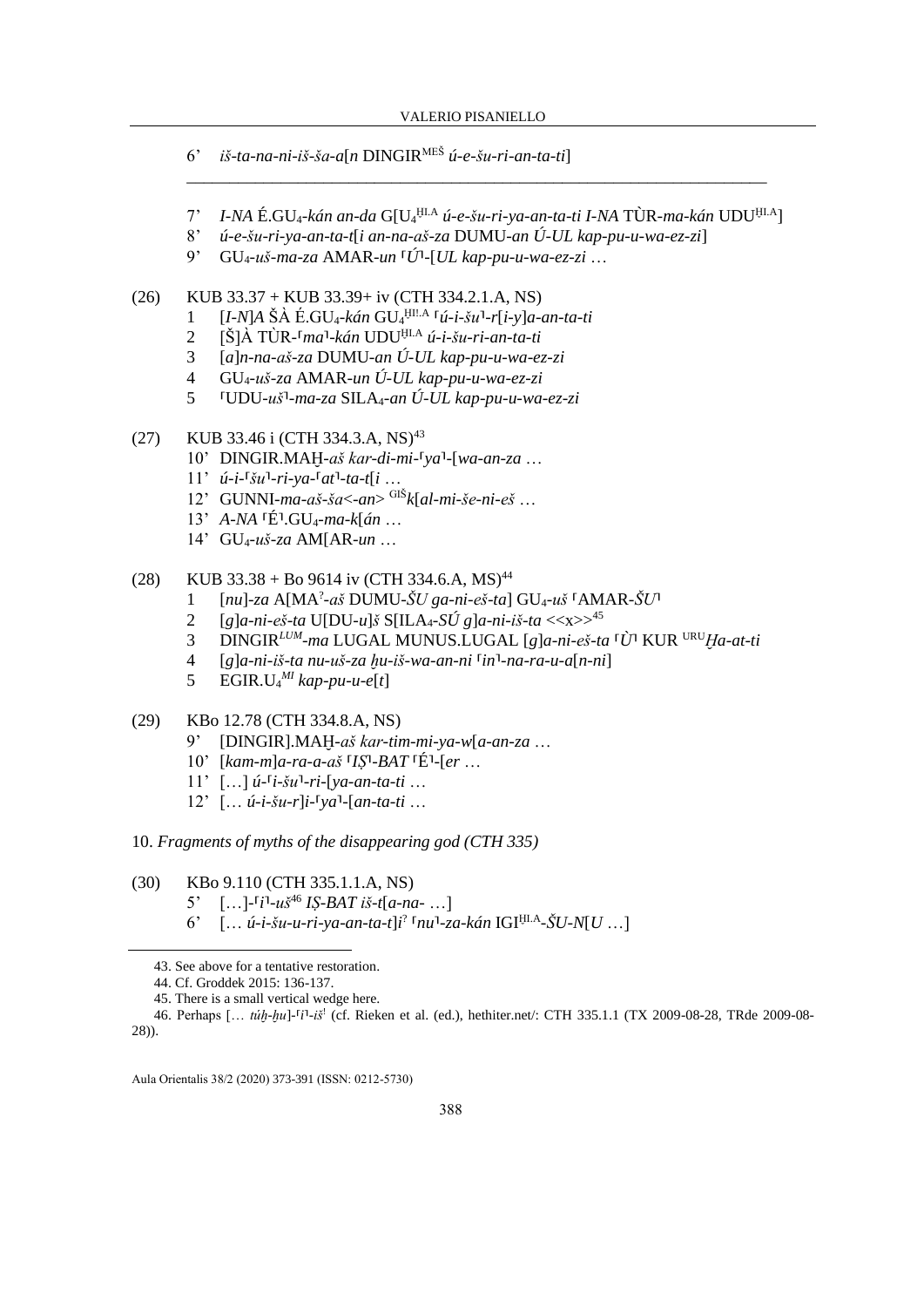- 7' [… TÙ]R*-kán* UDUḪI.A KI.MIN ⸢*I*⸣*-*[*NA* É.GU4*-kán* GU<sup>4</sup> ḪI.A KI.MIN]
- 8' […] *ak-ku-uš-kán-z*[*i na-at-za Ú-UL ḫa-aš-ši-ik-kán-zi*]

### (31) KUB 33.40 iv (CTH 335.7.2.A, NS)

- $\overline{4}$ GIŠ*lu-ut-ta*]*-*⸢*i*⸣ *kam-ma-ra-aš tar-na-aš* É*-er*
- 5 [*túḫ-ḫu-wa-iš ta*]*r-na-aš ḫa-aš-ši-iš-ša-an*
- 6 [ GIŠ*kal-mi-ša-n*]*i-eš ḫa-an-da-an-da-ti*
- $\tau$ GIŠ*iš-ta-na-ni-i*]*š-ša-an* DINGIRMEŠ *-eš*
- 8 [*ḫa-an-da-an-da*]*-*⸢*ti*⸣
- (32) KBo 24.84 i (CTH 335.8.A, MS)
	- 3' [… GI] Š *lu-ud-da-a-uš*
	- 4' [… *I*]*Ṣ-BAT* GUNNI […]
	- 5' [… GI] Š ⸢*kal*⸣*-mi-š*[*a-ni-eš*]
	- $6'$  [...]  $x$ [...

#### (33) KBo 34.32 (CTH 335.16.A, NS)

- 3' [… *t*]*úḫ-ḫu-u-i-iš IṢ-BAT* <sup>d</sup>UTU*-u*[*š-za* …
- 4' […] *e-te-er Ú-UL-at-za iš-*[*pí-er* …

#### *References*

Asan, Ali Naci (2014), *Der Mythos vom Erzürnten Gott. Ein philologischer Beitrag zum religionshistorischen Verständnis des Telipinu-Mythos und verwandter Texte* (Dresdner Beiträge zur Hethitologie 41), Wiesbaden: Harrassowitz.

Beckman, Gary M. (1983), *Hittite Birth Rituals. Second Revised Edition* (Studien zu den Boğazköy-Texten 29), Wiesbaden: Harrassowitz.

Beckman, Gary M. (2003), The Wrath of Telipinu, in W.W. Hallo, K.L. Younger Jr. (eds.), *The Context of Scripture. Canonical Compositions from the Biblical World*, Leiden – Boston: Brill, pp. 151-153.

Boysan-Dietrich, Nilüfer (1987), *Das hethitische Lehmhaus aus der Sicht der Keilschriftquellen* (Texte der Hethiter 12), Heidelberg: Winter.

Carruba, Onofrio (1966), *Das Beschwörungsritual für die Göttin Wišurijanza* (Studien zu den Boğazköy-Texten 2), Wiesbaden: Harrassowitz.

CHD = *The Hittite Dictionary of the Oriental Institute of the University of Chicago*, Chicago: The Oriental Institute of the University of Chicago, 1989-.

CTH = Laroche, Emmanuel (1971), *Catalogue des textes hittites* (Études et commentaires 75), Paris: Klincksieck (updated online version: S. Košak – G.G.W. Müller, hethiter.net/: Catalog).

Della Casa, Romina (2014), Symbolic Representations of the Sacred Space/Landscape in the Telepinu Myth, in P. Taracha (ed.), *Proceedings of the Eighth International Congress of Hittitology. Warsaw, 5-9 September 2011*, Warsaw: Agade.

EDHIL = Kloekhorst, Alwin (2008), *Etymological Dictionary of the Hittite Inherited Lexicon* (Leiden Indo-European Etymological Dictionary Series 5), Leiden – Boston: Brill.

García Trabazo, José Virgilio (2002), *Textos religiosos hititas. Mitos, plegarias y rituales* (Biblioteca de Ciencias Bíblicas y Orientales 6), Madrid: Editorial Trotta.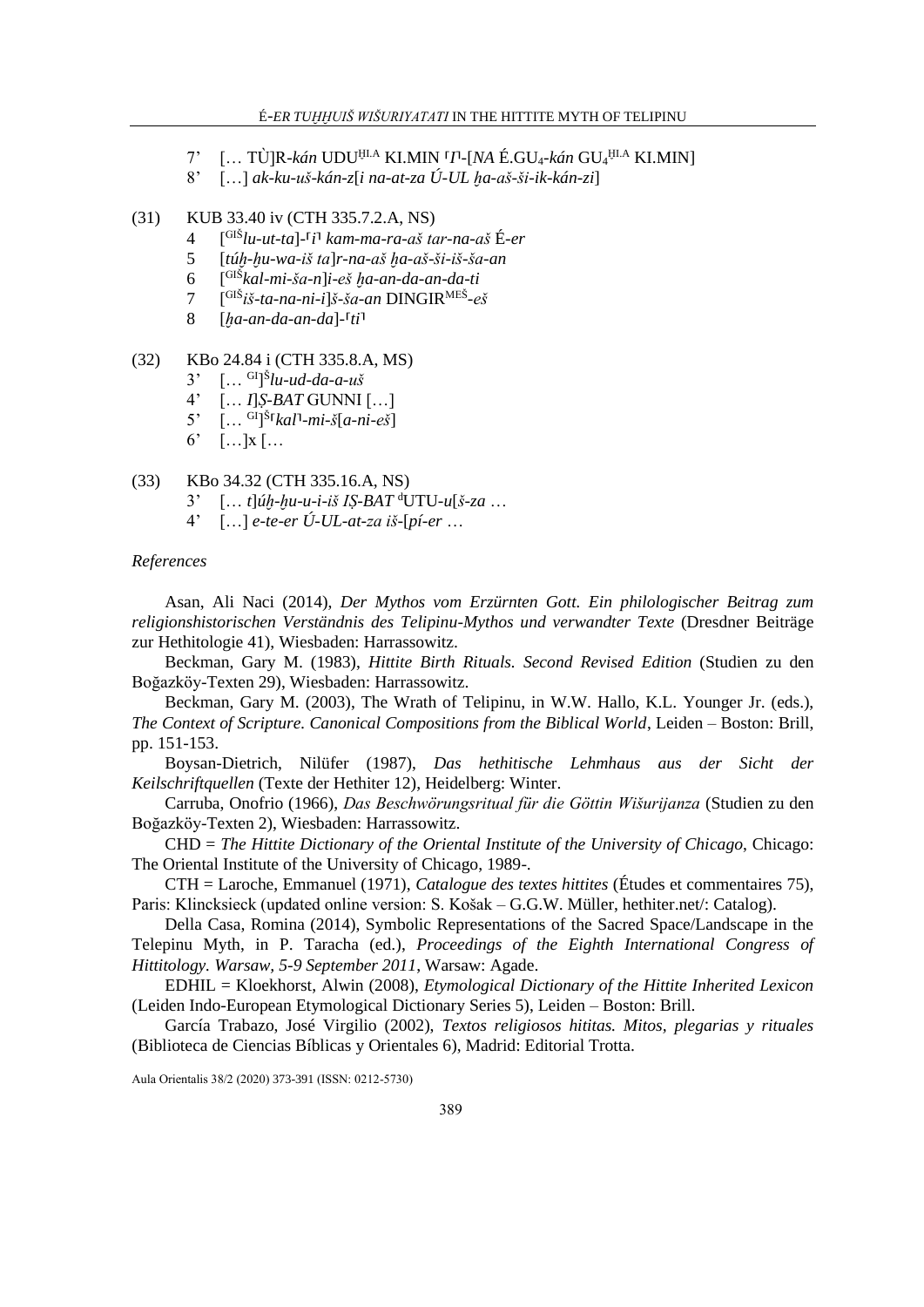Gaster, Theodor H. (1950), *Thespis. Ritual, Myth and Drama in the Ancient Near East*, New York: Henry Schuman.

Glocker, Jürgen (1997), *Das Ritual für den Wettergott von Kuliwišna. Textzeugnisse eines lokalen Kultfestes im Anatolien der Hethiterzeit* (Eothen 6), Firenze: LoGisma.

Goetze, Albrecht (1957), *Kulturgeschichte Kleinasiens*, München: C.H. Beck.

Goetze, Albrecht (1969), Hittite Myths, Epics, and Legends, in J.B. Pritchard (ed.), *Ancient* Near Eastern Texts Relating to the Old Testament. 3<sup>rd</sup> edition, Princeton: Princeton University Press, pp. 120-128.

Groddek, D. (2015), Bemerkungen anläßlich der Edition eines Ensembles hethitischer Texte (CHDS 2), *Altorientalische Forschungen* 42, pp. 127-141.

Gurney, Oliver R. (1952), *The Hittites*, Melbourne – London – Baltimore: Penguin.

Haas, Volkert (1994), *Geschichte der hethitischen Religion* (Handbuch der Orientalistik I/15), Leiden – New York – Köln: Brill.

HEG = Tischler, Johann (1983-2016), *Hethitisches Etymologisches Glossar* (Innsbrucker Beiträge zur Sprachwissenschaft 20), Innsbruck: Institut für Sprachwissenschaft der Universität Innsbruck.

Hoffner, Harry A. (1998), *Hittite Myths. Second Edition* (Writings from the Ancient World 2), Atlanta: Scholars Press.

Hoffner, Harry A. (2003), On a Hittite Lexicographic Project, *Journal of the American Oriental Society* 123, pp. 617-625.

Houwink ten Cate, Philo H.J. (1970), *The Records of the Early Hittite Empire (C. 1450-1380 B.C.)* (PIHANS 26), Leiden: Nederlands Instituut voor het Nabije Oosten.

HW = Friedrich, Johannes (1952), *Hethitisches Wörterbuch. Kurzgefasste kritische Sammlung der Deutungen hethitischer Wörter*, Heidelberg: Winter.

HW<sup>2</sup> = *Hethitisches Wörterbuch. Zweite völlig neubearbeitete Auflage auf der Grundlage der edierten hethitischen Texte*, Heidelberg: Winter, 1975-.

Ivanov, Vjačeslav V. (1977), *Luna, upavšaja s neba. Drevnjaja literatura Maloj Azii*, Moskva: Khudozhestvennaja Literatura.

KBo = *Keilschrifttexte aus Boghazköi*, vols. 1-6 Leipzig: Hinrichs; vols. 7-70 Berlin: Mann; vol. 71 Mainz: Akademie der Wissenschaften und der Literatur, 1916-.

Kellerman, Galina (1986), The Telepinu Myth Reconsidered, in H.A. Hoffner Jr., G.M. Beckman (eds.), *Kaniššuwar. A Tribute to Hans G. Güterbock on His Seventy-Fifth Birthday. May 27, 1983* (Assyriological Studies 23), Chicago: The Oriental Institute of the University of Chicago, pp. 115-123.

KUB = *Keilschrifturkunden aus Boghazköi*, Berlin: Akademie-Verlag, 1921-1990.

Kühne, Cord (1975), Hethitische Texte, in W. Beyerlin (ed.), *Religionsgeschichtliches Textbuch zum Alten Testament* (Grundrisse zum Alten Testament 1), Göttingen: Vandenhoeck & Ruprecht, pp. 169-204.

Kümmel, Hans Martin (1967), *Ersatzrituale für den hethitischen König* (Studien zu den Boğazköy-Texten 3), Wiesbaden: Harrassowitz.

Laroche, Emmanuel (1965), Textes mythologiques hittites en transcription. Première Partie. Mythologie anatolienne, *Revue Hittite et Asianique* 23/77, pp. 61-178.

Mazoyer, Michel (2003), *Télipinu, le dieu au marécage. Essai sur les mythes fondateurs du Royaume hittite* (Collection KUBABA. Série Antiquité II), Paris: L'Harmattan.